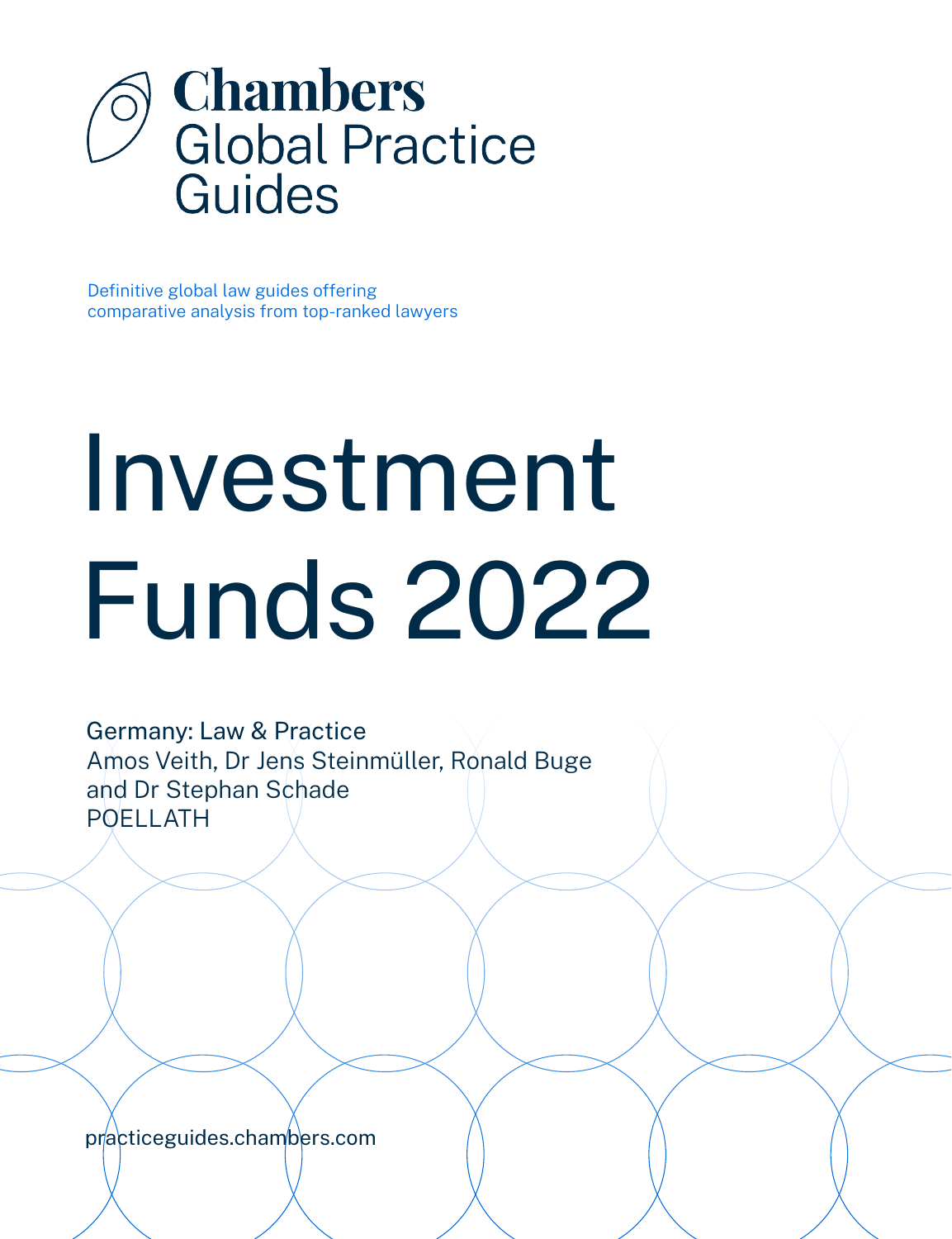## **GERMANY**

## Law and Practice

*Contributed by: Amos Veith, Dr Jens Steinmüller, Ronald Buge and Dr Stephan Schade POELLATH [see p.20](#page-19-0)*



### **CONTENTS**

| 1. Market Overview |                                                 | p.3  |
|--------------------|-------------------------------------------------|------|
| 1.1                | State of the Market                             | p.3  |
|                    | 2. Alternative Investment Funds                 | p.3  |
| 2.1                | <b>Fund Formation</b>                           | p.3  |
| 2.2                | <b>Fund Investment</b>                          | p.5  |
| 2.3                | <b>Regulatory Environment</b>                   | p.7  |
| 2.4                | <b>Operational Requirements</b>                 | p.9  |
| 2.5                | <b>Fund Finance</b>                             | p.9  |
| 2.6                | <b>Tax Regime</b>                               | p.10 |
| 3. Retail Funds    |                                                 | p.14 |
| 3.1                | <b>Fund Formation</b>                           | p.14 |
| 3.2                | <b>Fund Investment</b>                          | p.16 |
| 3.3                | <b>Regulatory Environment</b>                   | p.16 |
| 3.4                | <b>Operational Requirements</b>                 | p.18 |
| 3.5                | <b>Fund Finance</b>                             | p.18 |
| 3.6                | <b>Tax Regime</b>                               | p.18 |
|                    | 4. Legal, Regulatory or Tax Changes             | p.19 |
| 4.1                | Recent Developments and Proposals for<br>Reform | p.19 |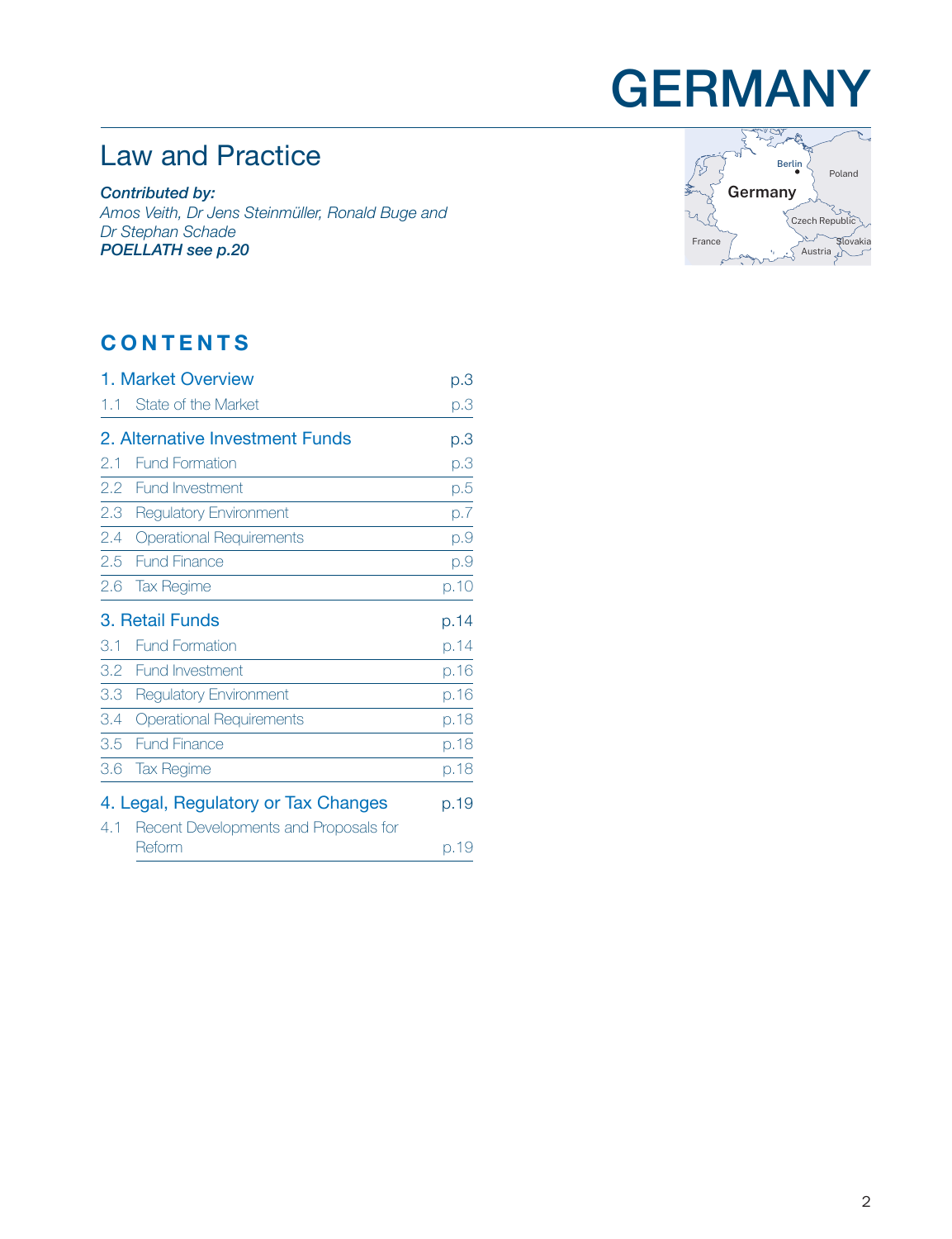<span id="page-2-0"></span>*Contributed by: Amos Veith, Dr Jens Steinmüller, Ronald Buge and Dr Stephan Schade, POELLATH*

#### **1. MARKET OVERVIEW**

#### **1.1 State of the Market**

Germany is frequently used by advisers and managers for the formation of venture capital, private equity and similar closed-end alternative investment funds as well as retail funds wherever the manager of the respective investment fund is located in Germany; ie, Germany is generally not used as a domicile for structuring alternative investment funds or retail funds by non-German advisers or managers. Typically, German private equity or venture capital funds are structured as limited partnerships that are transparent for German tax purposes.

German resident institutional investors as well as German family offices are a frequent target of the fundraising activities of venture capital, private equity and similar alternative investment funds located in Germany or various other jurisdictions around the world.

#### **2 . A LT E R N AT I V E INVESTMENT FUNDS**

#### **2.1 Fund Formation**

#### 2.1.1 Fund Structures

The typical legal forms of investment funds used in Germany are limited partnerships, investment stock corporations and contractual funds with no legal personality of their own (*Sondervermögen*). The most frequently used legal form for private funds is the limited partnership, whereas retail funds, undertakings for the collective investment in transferable securities (UCITS) funds and, quite often, real estate funds are more often structured as contractual funds. A key difference is that a limited partnership is transparent for German tax purposes, whereas the rules of the German Investment Tax Act apply in respect of corporate fund structures and contractual funds.

#### 2.1.2 Common Process for Setting Up Investment Funds

The process for setting up an investment fund in Germany has to be described separately for registered sub-threshold managers and fully licensed managers of alternative investment funds. The regulation of investment funds in Germany is primarily exercised through the regulation of the respective manager. The manager is required to apply for a full licence or needs to be registered with the German supervisory authority for financial services (BaFin) under the German Capital Investment Act (KAGB). The KAGB implements the European Alternative Investment Fund Managers Directive (AIFMD) rules into German law.

#### Registered Managers: Registration Process *Availability*

This registration process is available to certain small or medium-sized managers only. The most important category of these small to mediumsized managers is known as "sub-threshold manager" under the AIFMD and KAGB. In practice, most German alternative investment fund managers outside the real estate area still fall within this category.

Sub-threshold managers under the KAGB are managers with assets under management of not more than EUR500 million (with no leverage at fund level) or not more than EUR100 million (in the case of leverage at fund level) and who manage so-called special alternative investment funds ("Special AIFs") only. Special AIFs are AIFs whose interests or shares may only be acquired by professional investors or semi-professional investors (ie, non-retail funds).

#### *Registration procedure*

The registration process is relatively simple. It requires the submission of a registration request together with certain documents on the manager and the investment fund(s) the manager intends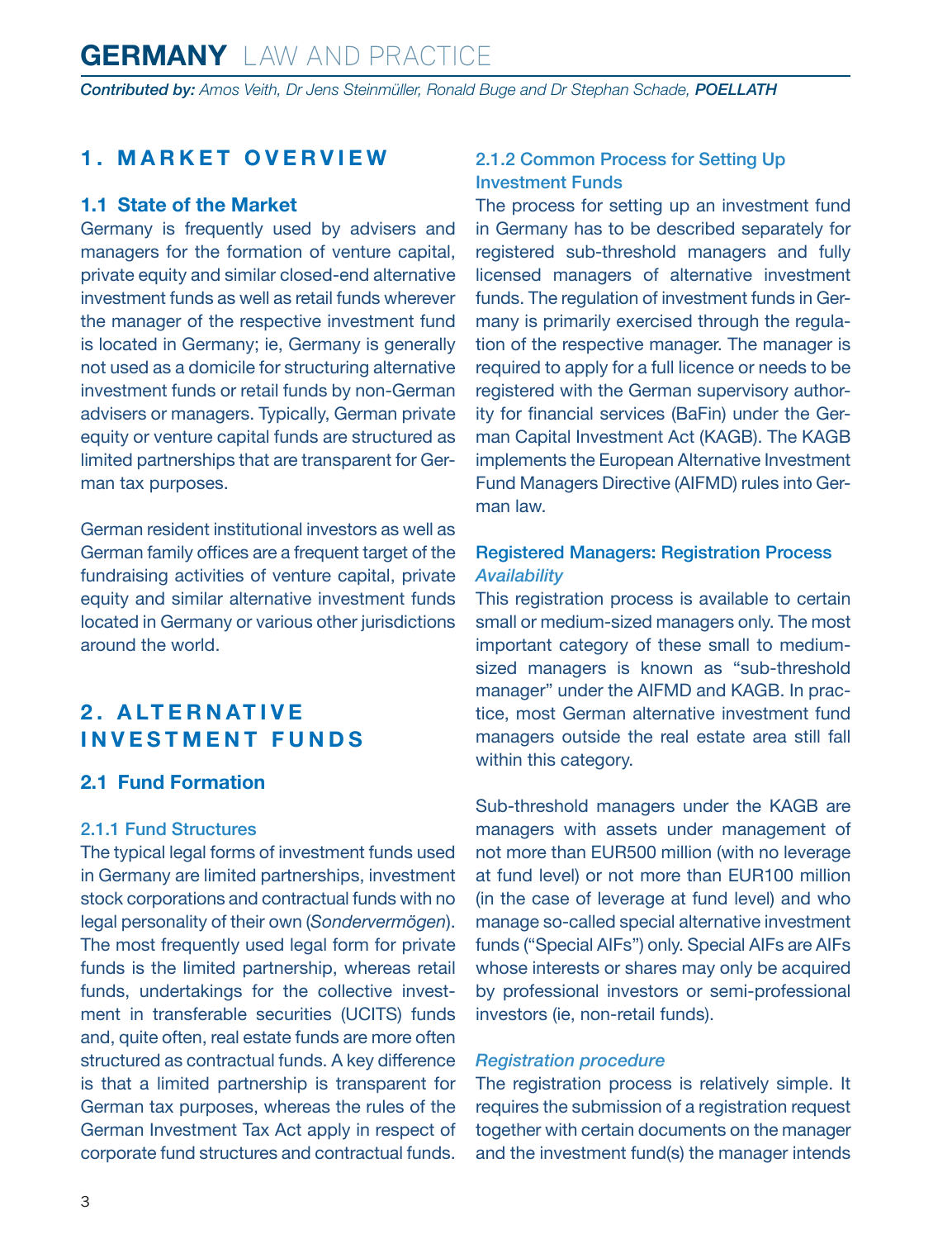to manage (such as the fund's limited partnership agreement and the manager's articles of association). In addition, a Special AIF may not require the investors to pay in capital in excess of their respective original capital commitment.

#### *Ongoing compliance issues*

An advantage of the registration is that only a few provisions of the KAGB apply to "registered-only" managers, mainly the provisions on the registration requirements, some ongoing reporting requirements and the general supervisory powers of BaFin. However, fund-specific requirements do not apply to "registered-only" managers and their funds. In particular, the depository requirements and marketing requirements, as well as the additional requirements of the KAGB for fully licensed managers, do not apply.

In exchange for such a light regulation, "registered-only" managers do not benefit from the European marketing passport under the AIFMD. A registered manager can, however, opt up to become a fully licensed manager (or upgrade to an EU European venture capital fund (EuVECA) manager). Since 2021, "registered-only" managers are required to audit their annual financial statements. Such audit shall include a review of the compliance with the KAGB and German antimoney laundering law.

#### Fully Licensed Manager: Licensing Process *Availability*

Fund managers who do not qualify for a registration or who opt up must apply for a full fund management licence with BaFin under the KAGB. A full fund management licence opens a door for managers to market funds to retail investors as well as to the marketing passport under the AIFMD. Retail investors are neither professional nor semi-professional investors.

#### *Licensing procedure*

The licensing procedure is a fully fledged authorisation process with requirements equivalent to the requirements for granting permission under Article 8 of the AIFMD or Article 6 of the UCITS Directive. The licensing procedure checks requirements such as sufficient initial capital or owned funds, sufficiently good repute of the directors and shareholders, and organisational structure of the manager.

#### *Ongoing issues*

The licensing of the manager results in the manager being subject to the entirety of the KAGB. This means, in particular, the following:

- appointment of a depositary for the funds;
- access to setting up contractual funds;
- adherence to the corporate governance rules for funds set up as investment corporations or investment limited partnerships (so-called Investment KGs);
- adherence to the fund-related requirements of the KAGB;
- adherence to the pre-marketing and marketing rules of the KAGB;
- access to the marketing passport under the AIFMD or UCITS Directive;
- access to the managing passport under the AIFMD or UCITS Directive; and
- adherence to the reporting requirements of the KAGB.

#### 2.1.3 Limited Liability

Investors admitted to investment funds in Germany typically benefit from limited liability. As limited partners of a limited partnership, as the most frequently used structure for alternative investment funds in Germany, their liability in relation to third parties for obligations of the fund is limited to their respective liability amount registered with the commercial register of the respective fund partnership. The liability amount is typically a small portion (ie, 0.1%) of their capi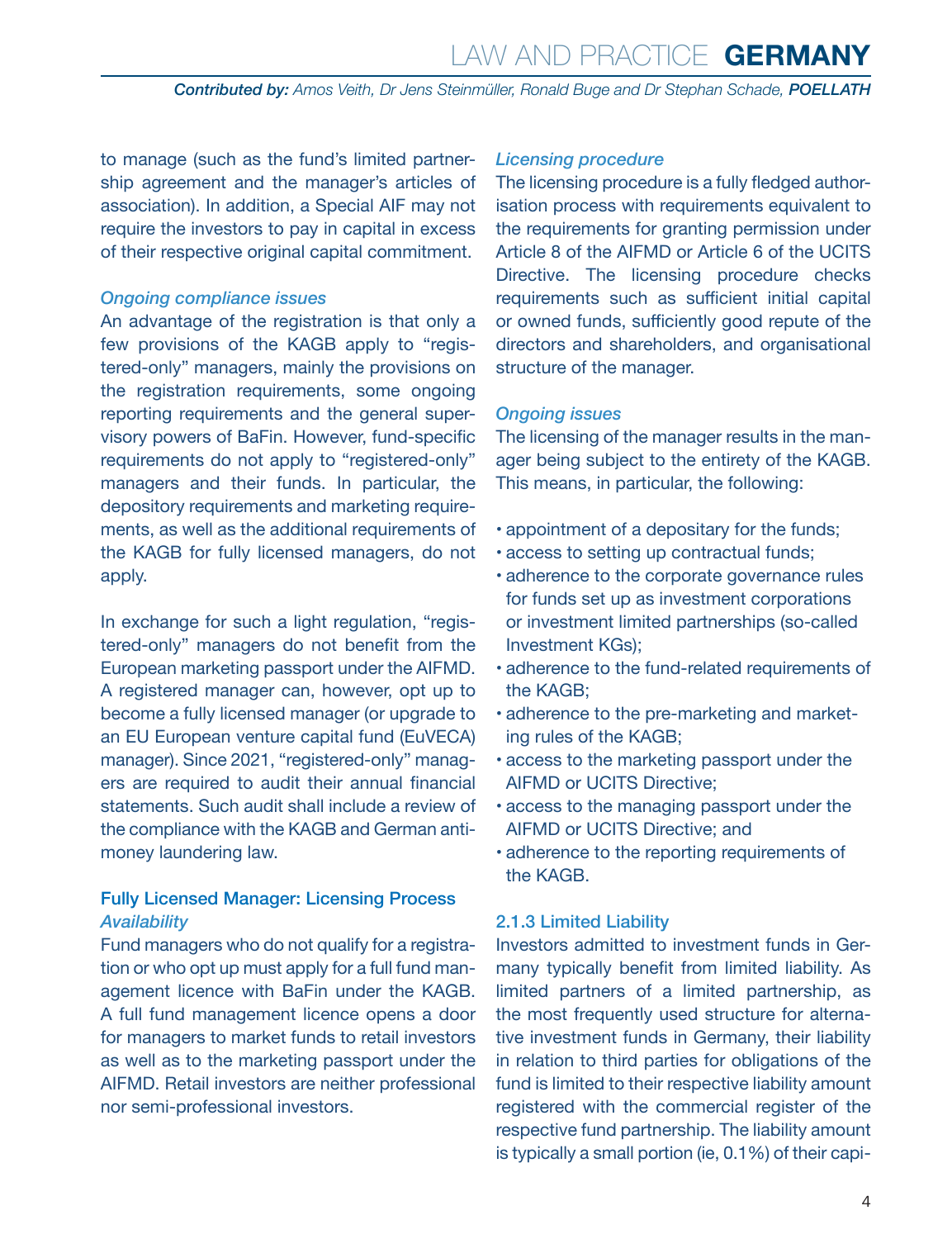<span id="page-4-0"></span>tal commitment. Once this portion of their capital commitment has been contributed to the alternative investment fund, their liability in relation to third parties ceases to exist.

In relation to the alternative investment fund itself, the liability is restricted to the unpaid portion of the investor's capital commitment. For fund structures other than limited partnerships, an even stricter limitation of liability applies. Legal opinions are commonly issued to confirm such limitation of liability.

#### 2.1.4 Disclosure Requirements

In respect of usual AIFs that are marketed to non-retail investors, there is no legal requirement to issue a private placement memorandum (PPM); however, the Article 23 AIFMD disclosures must be provided if the fund is marketed under the AIFMD. In any case, a PPM is commonly produced for all AIFs in order to ensure that the investors are informed – completely and correctly, and in a non-misleading manner – about the respective AIF, its management, its investment strategy, the risks associated with an investment and the expected tax consequences of the investment. These disclosures are recommendable in order to avoid liability of the sponsor or managers under general prospectus liability rules.

If the fund is marketed to semi-professional investors, a key information document must be produced.

There are annual reporting requirements for managers of retail funds and managers of nonretail funds. In addition, there are semi-annual reporting requirements for contractual funds and investment stock corporations (AG) with variable capital. The reports need to be published.

Furthermore, since 1 July 2020, new notification requirements implementing Council Directive (EU) 2018/822 for cross-border tax arrangements apply for intermediaries of funds (usually the fund manager).

#### **2.2 Fund Investment**

2.2.1 Types of Investors in Alternative Funds Due to the persistently low interest rate environment, alternative funds have experienced a considerable capital inflow from German institutional investors during the past couple of years. A significant portion of the institutional investors are professional pension funds (*berufsständische Versorgungswerke*) and insurance companies, but also tax-exempt or taxable corporate pension funds (*Pensionskassen*, *Pensionsfonds*) and, increasingly, banks. Furthermore, industrial companies can be found as investors in alternative investment funds, especially in specialised private equity or venture capital funds, which promise strategically interesting investment opportunities for the investing company. Finally, public investors (*öffentlich-rechtliche Geldgeber*) invest in alternative funds, which is often motivated by reasons of broader structural economy policy.

#### 2.2.2 Legal Structures Used by Fund **Managers**

Legal structures depend on investors' specific requirements and preferences. The legal structure for private funds in which most types of investors are usually prepared to invest is the limited partnership and, with regard to real estate, contractual funds. However, specific structural requirements apply for certain types of investors.

For example, certain non-taxable or tax-exempt investors, including pension funds (*Pensionskassen*), can only invest in business-type partnerships if certain conditions and thresholds are met. Investments by investment funds intending to be treated as tax-transparent *Spezial-Invest-*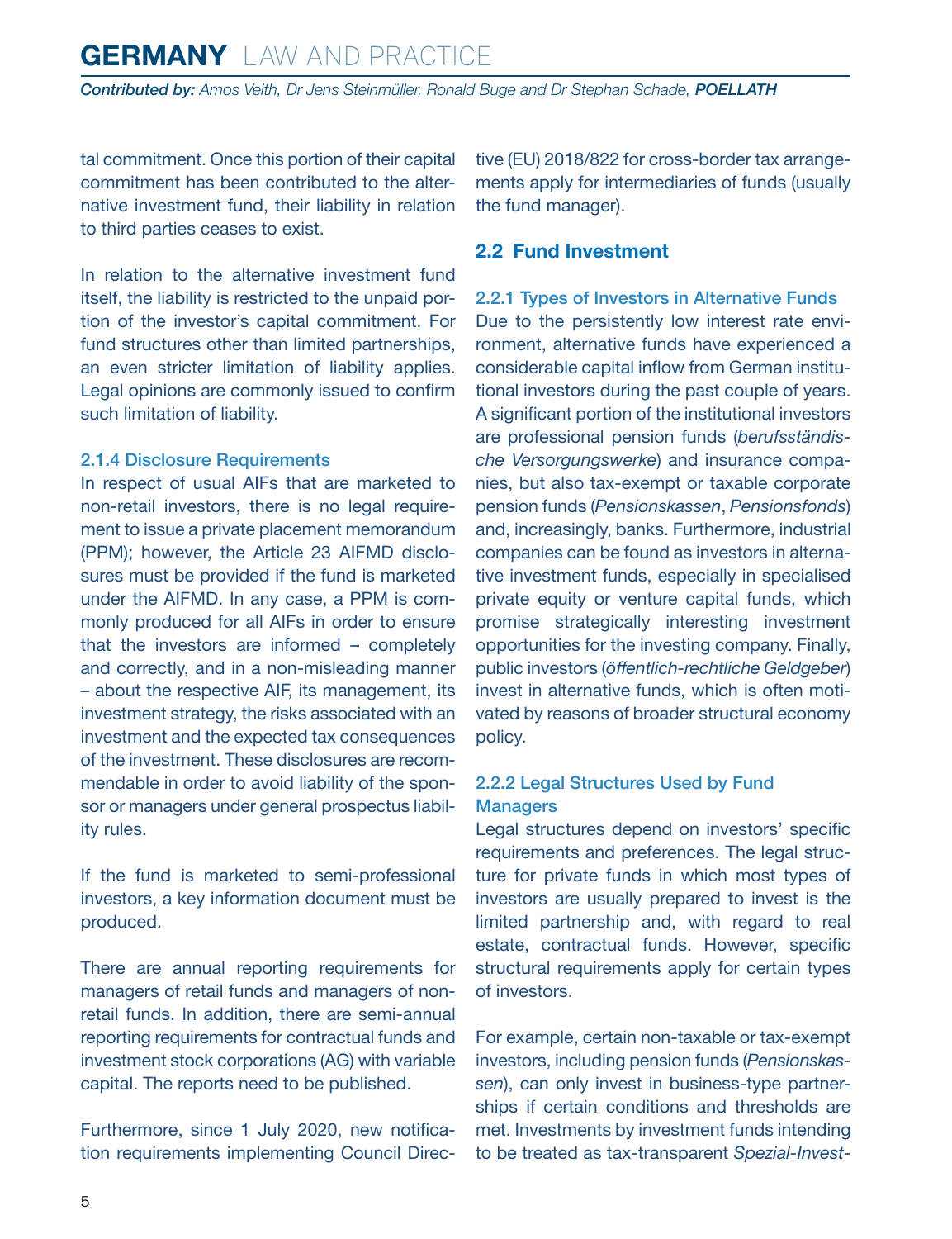*mentfonds* have to check the eligibility of investments in closed-end funds on a case-by-case basis. Generally, feasible ways exist for *Spezial-Investmentfonds* to invest in partnerships as well as corporate or contractual fund structures subject to certain restrictions and thresholds. Based on applicable product requirements, investments by *Spezial-Investmentfonds* via corporate funds or holding vehicles might be challenged depending on the *Spezial-Investmentfonds'* share in such fund or holding vehicle. Statements by the Federal Ministry of Finance confirm that interests in alternative funds in general can be treated as eligible investments for *Spezial-Investmentfonds* if they qualify as transferable securities under the UCITS Directive.

German pension funds that are subject to German domestic insurance regulation (Solvency I investors) usually prefer investment funds managed by a regulated manager. Requirements regarding the provenience and regulatory status of the fund depend on the classification of the fund. For private equity funds, fund vehicles and managers having their seats within an EU/ EEA country or Organisation for Economic Cooperation and Development (OECD) member state and a manager regulation that is at least comparable to the regulation of a sub-threshold alternative investment fund manager (AIFM) are sufficient. For a fund to qualify as a private equity fund, it needs to be closed-ended and may only invest in certain types of corporate finance instruments. Funds with investment policies covering instruments beyond equity and equitylike instruments require special scrutiny in this respect. For all other types of funds, only EU/ EEA vehicles with full-scope AIFMs with an EU/ EEA seat are eligible as AIF investments.

Interests in closed-end funds held by Solvency I investors or Solvency II investors need to be transferable without the general partner's or manager's or any other investor's prior consent, as long as the interests are transferred to another institutional (or other creditworthy) investor. At the same time, the fund documents might need to contain specific language clarifying that an interest can only be transferred upon the prior written consent of a trustee appointed by the investor to safeguard the investor's assets, dedicated to cover a client's claims against the insurer.

#### 2.2.3 Restrictions on Investors

There are no general restrictions for investors investing in investment funds. However, certain restrictions apply to specific types of investors; eg, Solvency I investors may not invest in investment funds that invest in working capital or consumer credits.

German insurance companies (Solvency II investors) have certain transparency requirements due to the prudent person principle under Solvency II. Investors usually require look-through information on the basis of a standardised tripartite reporting template.

Due to rules that implemented further Basel III rules in 2021, fund managers also have to accommodate increasing transparency requirements of the growing group of banks reaching out for investments in AIFs; eg, in order to avoid investing banks having to fully back their investments with regulatory own funds.

Last but not least, ESG impact is on the agenda of an increasing number of investors. Some institutional investors are already subject to statutory ESG obligations; eg, pension funds have to consider ESG aspects in connection with their business organisation and risk management, and are obliged to be transparent with regard to their handling of ESG factors. Solvency II investors have to consider sustainability aspects as part of the prudent person principle.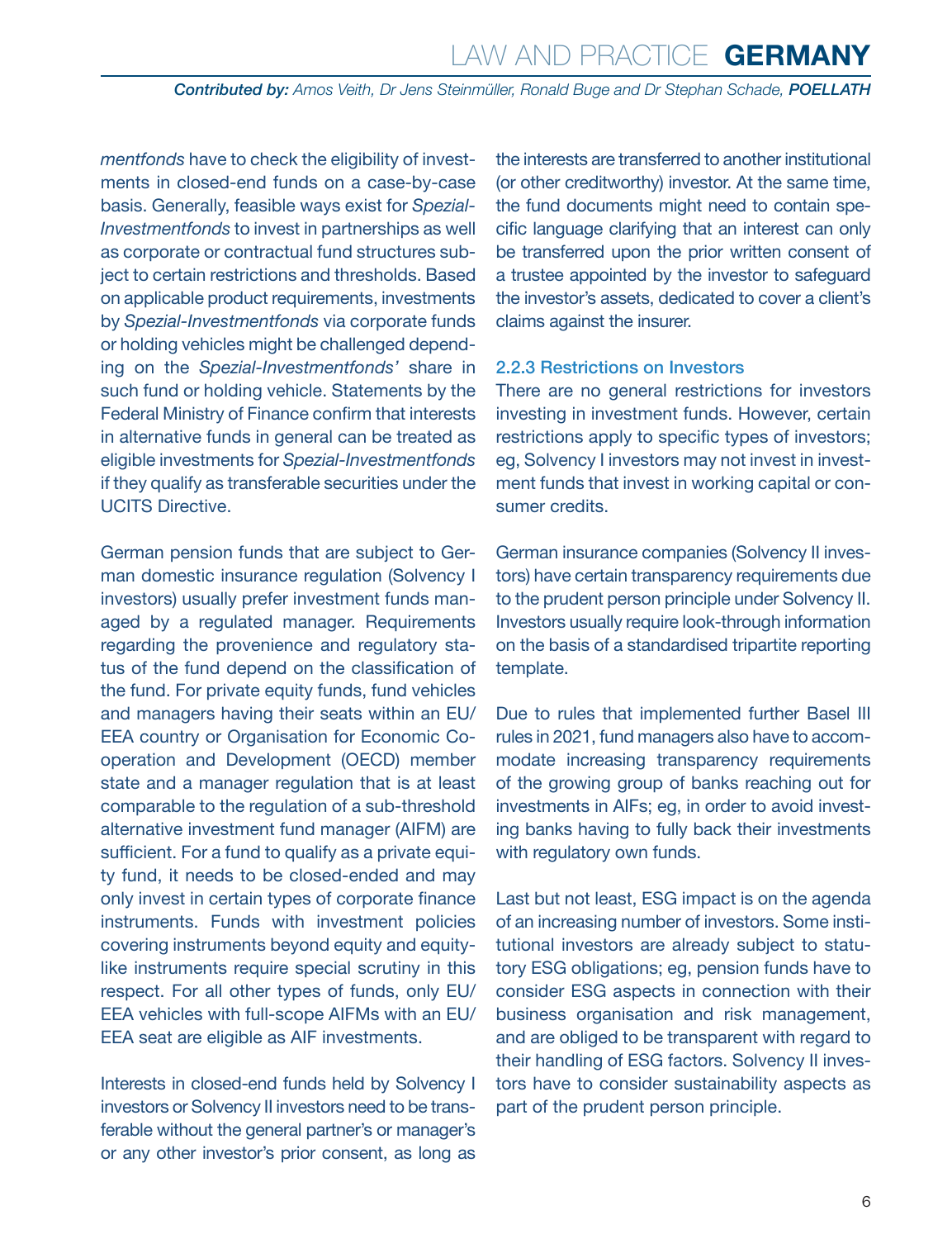<span id="page-6-0"></span>*Contributed by: Amos Veith, Dr Jens Steinmüller, Ronald Buge and Dr Stephan Schade, POELLATH*

#### **2.3 Regulatory Environment**

#### 2.3.1 Regulatory Regime

BaFin is responsible for regulating funds and fund managers.

The management of investment funds is regulated in Germany by the KAGB, which implements the AIFMD and the UCITS Directive.

The law requires that the manager is fully licensed or registered with BaFin under the KAGB. If a fund is internally managed, then the fund itself needs a licence or registration.

For details on investment limitations and other rules applicable to alternative funds, see **2.4 Operational Requirements**

#### 2.3.2 Requirements for Non-local Service **Providers**

There is, in general, no registration or regulation requirement for non-local service providers such as administrators, custodians and director services providers. However, when a German manager outsources portfolio or risk management, the delegate must be authorised or registered in their home country.

If an outsourcing delegate provides services falling under the Markets in Financial Instruments Directive (MiFID), the outsourcing delegate will be subject to a licence requirement under the German Banking Act (KWG) or the newly introduced German Securities Institutions Act (WpIG) if the delegate actively solicited the relationship with the manager (as opposed to reverse solicitation).

If German regulatory law requires a depositary for a German AIF, the depositary, or at least a branch of the depositary, must be domiciled in Germany.

#### 2.3.3 Local Regulatory Requirements for Nonlocal Managers

#### EU Fund Managers

EU fund managers are allowed to perform fund management services under the AIFMD passport regime with regard to German Special AIFs. In addition, EU fund managers may use the AIFMD passport to provide other services and ancillary services (such as MiFID investment advice or discretionary individual portfolio management).

#### Non-EU Managers

Non-EU managers are currently not allowed to perform fund management services in Germany. This might change in the future with regard to AIFMs in those countries for which the passporting regime under the AIFMD for third-country managers will eventually become effective.

Outside of providing fund management services (eg, managed account solutions), non-EU managers may provide in Germany certain regulated services (such as investment advice or discretionary individual portfolio management). This requires either that the services are in the scope of an existing relationship with the German manager or if the relationship is established at the initiative of the German client (reverse solicitation). As an alternative, such service providers may apply with BaFin for an exemption from the German licence requirements (which is a lengthy process).

With regard to Brexit, Germany will treat managers from the United Kingdom as non-EU managers.

#### 2.3.4 Regulatory Approval Process

The registration procedure for a sub-threshold manager is comparatively simple and takes about one month. A full licensing procedure varies between six and even more than twelve months. For the details on registered and fully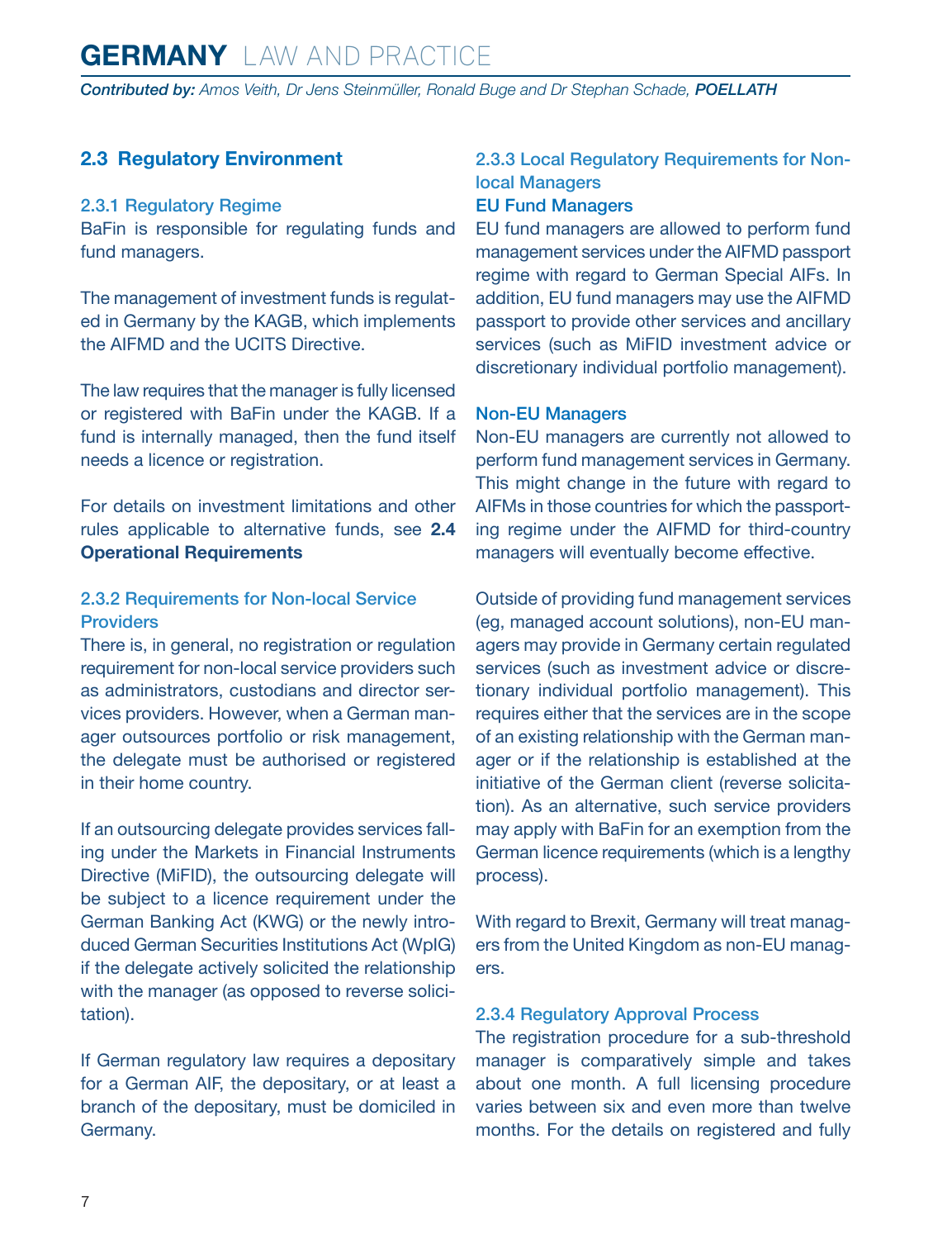licensed managers, see **2.1.2 Common Process for Setting Up Investment Funds**.

#### 2.3.5 Rules Concerning Marketing of Alternative Funds

On 2 August 2021, the harmonised European regime for pre-marketing of alternative investment funds came into force, based on the EU Directive on cross-border distribution of investment funds (Directive (EU) 2019/1160 and the related Regulation (EU) 2019/1156). The new regime leads to a stricter regulation of pre-marketing activities and of the content of marketing materials. The European marketing regime provided by the EU Directive only applies to marketing activities by, or on behalf of, EU managers. The German Implementation Act, however, extends the EU pre-marketing rules to non-EU managers. The commencement of premarketing of an AIF in Germany by a German or non-German manager (except for "registered only" managers) needs to be notified to BaFin directly or through the respective regulator of an EU manager, and any subscription by German investors within 18 months following the commencement of pre-marketing will require adherence to the formal marketing notification and, thus, precludes reverse solicitation. Furthermore, the European Securities and Markets Authority (ESMA) released guidelines on the fair and not misleading standard of content of marketing materials. The new guidelines mirror the rather strict rules under the MiFID regime.

Except for the marketing by German sub-threshold managers, the marketing of alternative funds requires an authorisation by BaFin or at least a European marketing passport under the AIFMD.

Germany understands marketing activities as any direct or indirect offering or placement of units or shares in an investment fund. Reverse solicitation is currently not regarded as marketing, but its scope is further limited due to the pre-marketing regime.

Following the EU-wide definition of pre-marketing, it could be expected that any information or documentation that goes beyond these limits should be considered as marketing. It is an open question whether these slightly stricter limits should also be considered as the threshold for the notification requirement of placement activities in Germany by EU "registered only" or non-EU managers. However, draft FAQs still consulted by BaFin seem to maintain the position that placement by a manager, in particular, takes place with regard to a fund if:

- the fund has been established (ie, first closing with investors); or
- the terms of the fund are ready to be sent for acceptance to investors.

Such draft FAQs also suggest that reverse solicitation – ie, the approach of a manager by a German investor on its own initiative – will be permissible even on the basis of general advertisement activities of such manager if unrelated to particular funds.

#### 2.3.6 Marketing of Alternative Funds

AIFs basically can be marketed to retail and non-retail investors. However, alternative funds that are closed-end Special AIFs can only be marketed to professional and semi-professional investors. The EU EuVECA regime and the EU ELTIF regime apply to the marketing of EuVECA funds and European long-term investment funds (ELTIF) in the EU and in the EEA.

#### 2.3.7 Investor Protection Rules

As explained under **2.3.1 Regulatory Regime**, Germany recognises the concept of Special AIFs, which are AIFs whose interests or shares may only be acquired according to the fund documents by professional investors within the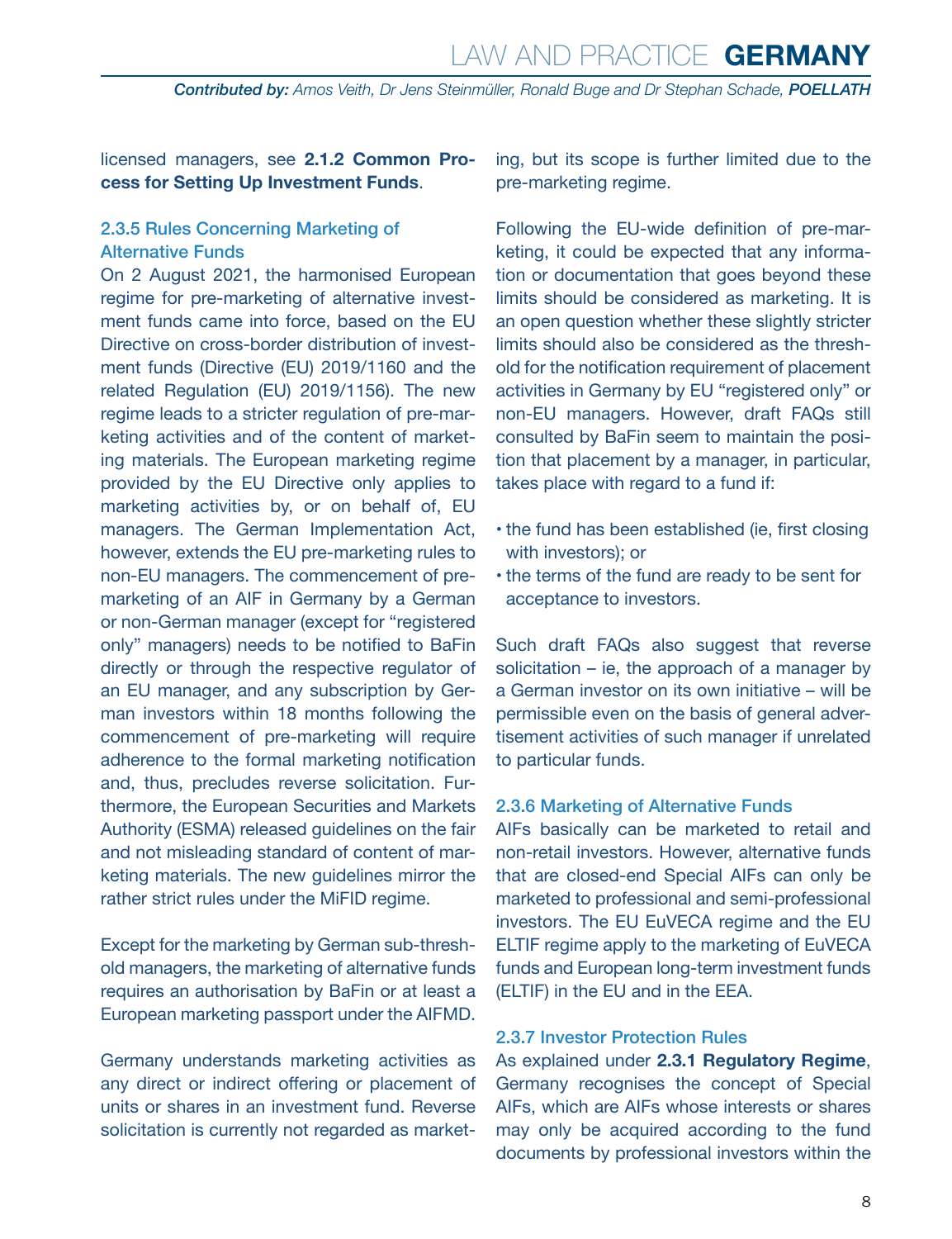<span id="page-8-0"></span>*Contributed by: Amos Veith, Dr Jens Steinmüller, Ronald Buge and Dr Stephan Schade, POELLATH*

meaning of the AIFMD or by semi-professional investors. Special AIFs themselves are either subject to a lighter regulatory regime than retail funds (in the case of fully licensed managers) or they are not subject to a regulatory regime at all (in the case of a German sub-threshold manager).

As explained under **2.1.4 Disclosure Requirements**, there are annual reporting requirements for managers of retail funds and managers of non-retail funds. In addition, there are semiannual report requirements for contractual funds and AG with variable capital. The reports need to be published.

#### 2.3.8 Approach of the Regulator

BaFin is, in this firm's experience, generally cooperative and open to discussions. Expected timeframes can sometimes be an issue; in particular, if BaFin is requested to answer questions on new issues. BaFin regularly takes enforcement actions. BaFin enforcement is usually a proportionate, step-by-step approach. Often, BaFin issues just a request for explanations as a warning and takes further actions only if the answers are not satisfactory.

#### **2.4 Operational Requirements**

The investment-type restrictions for regulated general special funds translate only into assets that can be valued at fair value and risk diversification. In practice, regulated special funds are often set up under a specific fund category (eg, special funds with fixed investment guidelines). Accordingly, for these funds, investment-type restrictions apply based on the chosen fund category and individualised investment guidelines (eg, real estate focus or debt fund).

Borrowing restrictions depend on the chosen fund category. For instance, special funds with fixed investment guidelines allow short-term borrowing of up to 30% of their net asset value and with regard to real estate, up to 60% of the real estate value. For German debt funds, the borrowing restriction is 30% of the capital available for investment.

If the fund manager is fully licensed, the fund manager must appoint a depositary or special private equity custodian for each of its funds (as required by the AIFMD).

Valuation and pricing of the fund's assets must be in line with the AIFMD requirements; ie, fair value.

As for the operational requirements of a fully licensed manager, these are in line with the AIFMD. In addition, fund managers must adhere to rules that apply to all market participants, such as the EU-based rules on insider dealing and market abuse, transparency, money laundering and short selling. Special manager-internal rules apply to the manager with regard to debt funds.

In the case of sub-threshold managers, they are only subject to a regulatory light touch regime. Accordingly, no operational requirements apply in principle from a regulatory perspective (except with regard to debt funds).

#### **2.5 Fund Finance**

#### Accessibility to Borrowing for Funds

Funds that are eligible for non-trading treatment from a tax perspective (see also under **2.6 Tax Regime**) are generally not permitted to raise debt at fund level or to provide guarantees or other forms of collateral for indebtedness of portfolio companies. As an exception, tax authorities have accepted that funds can enter into a capital call facility subject to certain restrictions and the number of funds making use of this concession as well as the number of financial institutions offering capital call facilities to German funds has increased. Leverage is not permitted for tax reasons and restricted for regulatory reasons.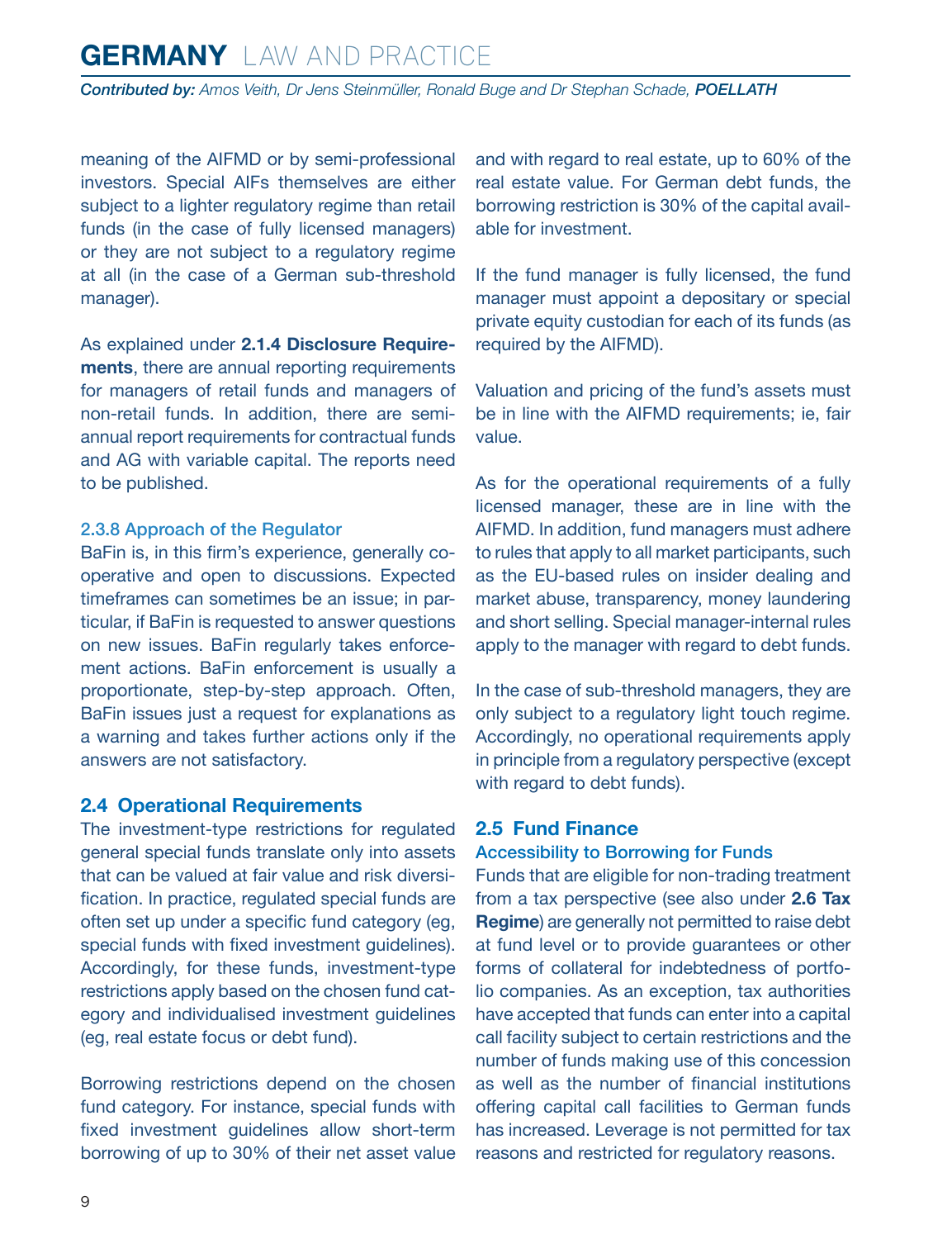#### <span id="page-9-0"></span>Restrictions on Borrowings

The criteria for non-trading treatment from a tax perspective do not allow borrowings at fund level. As an exception, short-term borrowings to bridge capital calls are accepted by tax authorities. While "short-term" has not been defined, the maximum number of days for which borrowings can remain outstanding shall not exceed 270 calendar days. Fund managers need to issue first the capital call and can thereafter draw down the amount under the capital call facility. The amount so borrowed is then repaid out of the capital contributions.

#### Lenders Taking Security

Under German law, the investors' commitment to the capital of a fund is not an asset that can be pledged in favour of the capital call facility provider. As a consequence, capital call facility agreements entered into by German funds typically provide that payments of capital contributions shall be made to a bank account maintained with the facility provider that is pledged in its favour. In addition, the facility provider reserves the right to claim directly from investors payment of capital contributions when due and to enforce the fund's rights under the fund agreement in the event of default. Assets and investments held by the fund are typically not pledged as collateral.

Common Issues in Relation to Fund Finance Common issues include the following:

- financial covenants regarding excused investors in respect of an investment by reference to the number of excused investors and the total amount; and
- default situations pending at the time of a drawdown under the facility agreement by reference to the number of defaulting investors and the total amount.

Investors typically object to the requirement to provide financial information unless publicly accessible.

Because of the general restriction on providing guarantees and other forms of collateral for indebtedness of portfolio companies, equity commitment letters are very often used as an alternative. They should not interfere with the general restrictions on providing guarantees if structured as an agreement between the fund and its portfolio company whereby the fund undertakes to provide additional capital in the event that the portfolio company is in payment default or in breach of financial covenants. Such undertaking, however, should not be pledged by the portfolio company in favour of its creditors in order to avoid being treated as guarantee of the fund nevertheless. The portfolio company can undertake in the agreement with its creditors not to change, amend or waive the fund's equity commitment letter unless with the consent of its creditors.

#### **2.6 Tax Regime**

The tax regime applicable to fund structures depends on whether a fund is organised as a corporate entity or a partnership.

#### Funds Organised as Partnerships

The tax regime applicable to funds organised as partnerships is the following.

#### *Fund structures*

Consistent with international standards, German funds are typically structured as partnerships that are eligible for non-trading treatment and avoid that their investment activities constitute a trade or business attributable to a permanent establishment. The non-trading requirements for private equity and venture capital funds are set out in an administrative pronouncement and include the following: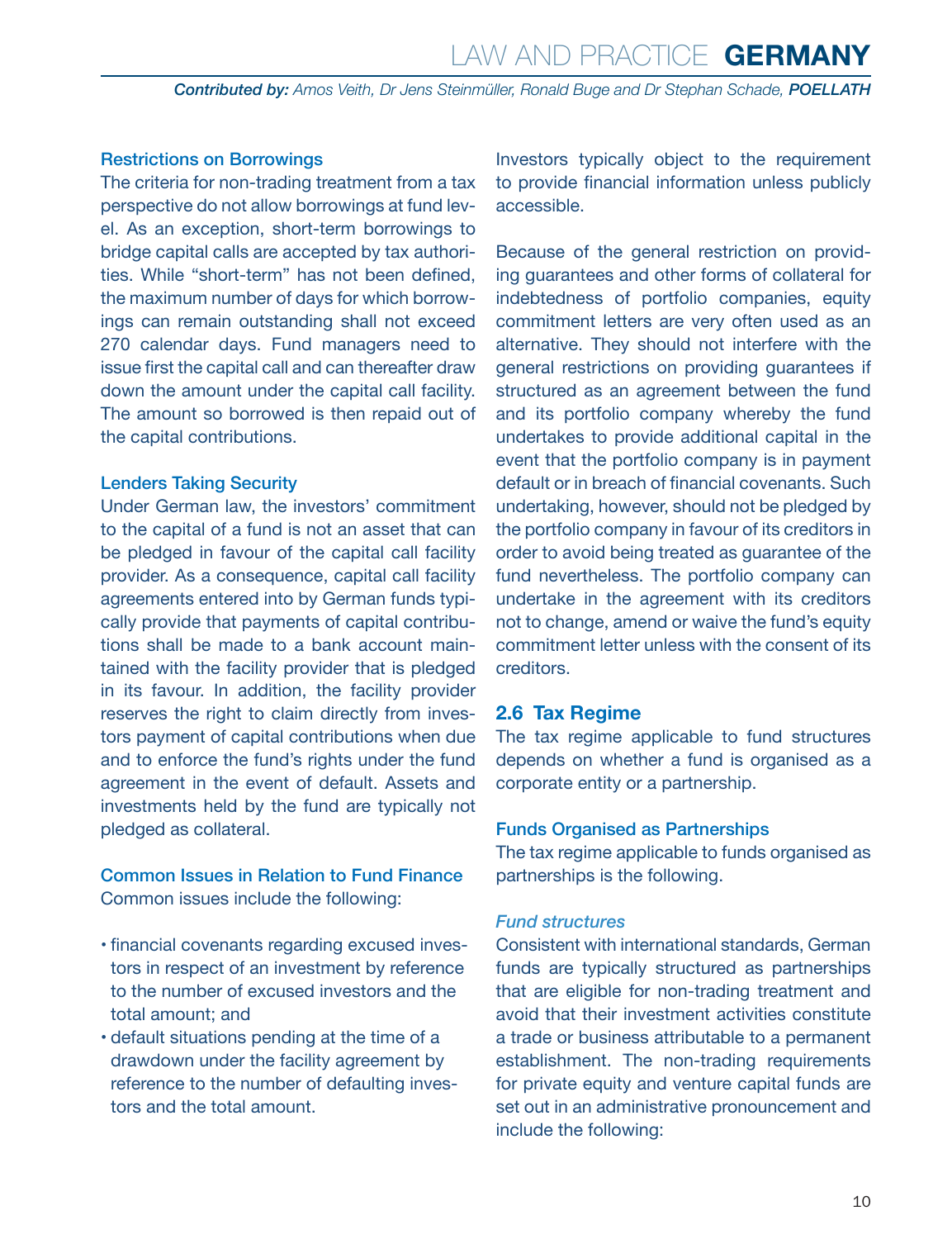- no borrowings and guarantees on fund level (other than fund finance described in **2.5 Fund Finance**);
- no reinvestment of proceeds, subject to two exceptions; ie, (i) proceeds up to an amount previously drawn down to fund management fees and fund expenses can be reinvested to achieve that an amount representing 100% of the total capital commitments can be invested, and (ii) an additional amount not exceeding 20% of the total capital commitments can be reinvested to fund follow-on investments;
- a weighted average holding period of investments of at least three years; and
- no involvement in the operating management of portfolio companies whereby representation on the supervisory or advisory board of portfolio companies in a non-executive, monitoring capacity is permitted.

While the administrative pronouncement has been recently questioned by the courts, it is still applied by the fiscal authorities.

Management of private equity and venture capital funds by German managers is subject to VAT in Germany, which cannot be recovered. However, in 2021, a special exemption for so-called venture capital funds was introduced. Due to a lack of administrative guidance, it is still not clear which funds fall into the scope of this exemption; in particular, whether buyout funds qualify as venture capital funds within the meaning of the new law.

#### *Allocations and distributions to investors*

Funds structured as partnerships are treated as transparent for German tax purposes. Hence, taxable income allocated to the investors is subject to tax regardless of whether the fund made distributions. Non-resident investors of funds that are eligible for non-trading treatment are generally not subject to a German tax filing obligation in respect of their allocable share of the fund's taxable profit. The fund files a partnership return showing the items of taxable income received by the fund partnership and each investors' allocable share thereof. Non-German investors are included in the partnership return only for information purposes. They are subject to tax in their country of residence in accordance with their personal tax status.

Distributions by the fund to investors are not subject to German withholding tax. Dividends received by the fund from German portfolio companies as well as payments by German portfolio companies on certain German-source profitlinked debt instruments (such as silent partnership interests, *jouissance* rights and profit-sharing loans) are subject to withholding tax at the rate of approximately 26.4% (including solidarity surcharge) at source. Generally, the withholding agent (German portfolio companies or a German issuer of a profit-linked debt instrument) is not permitted to apply a reduced rate of withholding (for example, under an applicable tax treaty). Non-German investors that are entitled to treaty benefits with respect to such items of income must file a refund application with the German federal tax office, which is awarded subject to the fulfilment of certain procedural requirements.

#### *Carried interest participants*

The German fiscal authorities characterise carried interest payments as a compensation for professional services, and carried interest payments are not taxed in accordance with the rules applicable to the source from which such payments are derived. Carried interest payments by private equity funds and venture capital funds that are eligible for non-trading treatment are eligible for a partial tax exemption of 40% and the remaining 60% is subject to tax at the marginal income tax rate of the carried interest participant.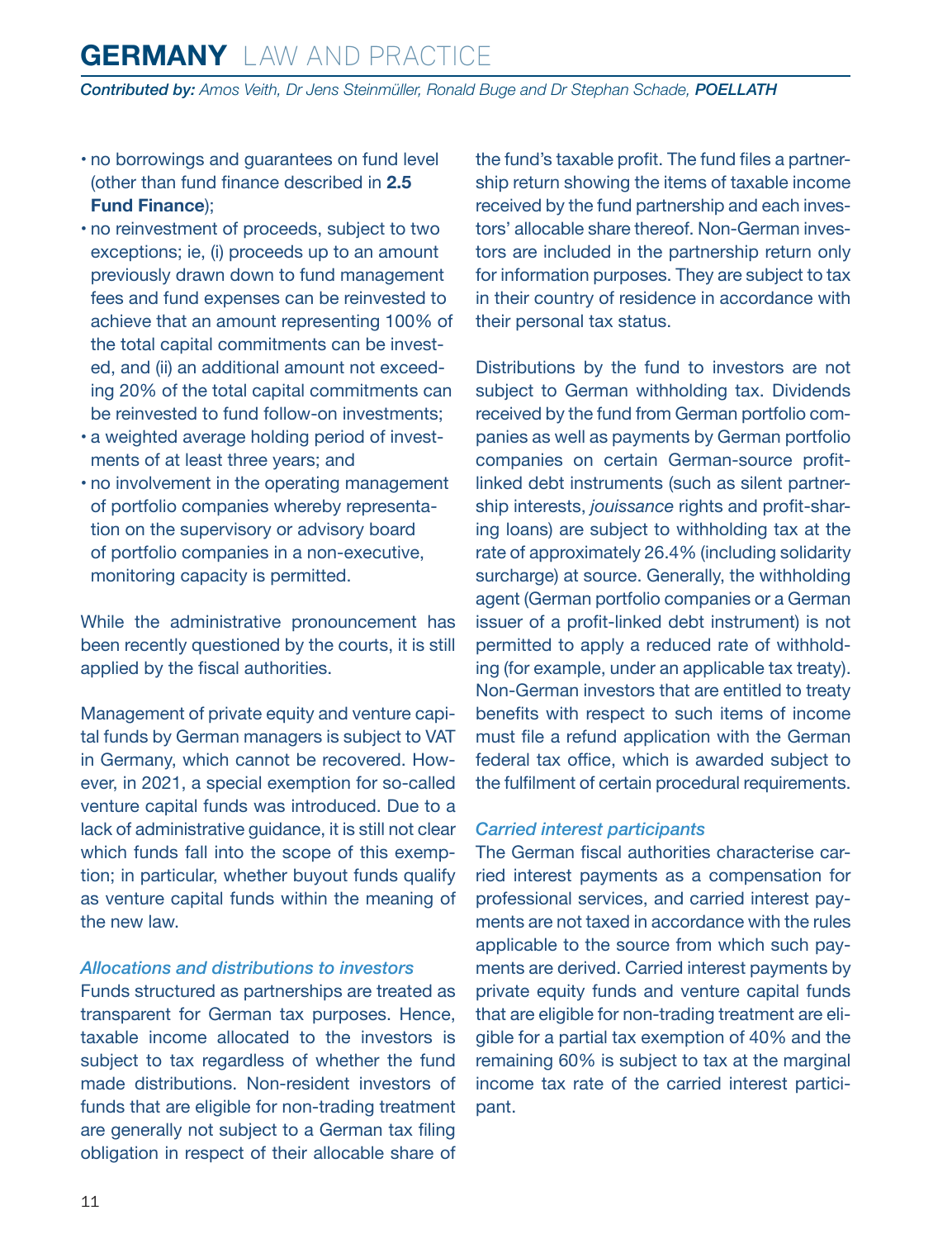According to German fiscal authorities, carried interest payments by funds that are treated as trading are fully subject to tax at the marginal income tax rate of the carried interest participant. According to a decision rendered by the German federal tax court in December 2018, carried interest payments by funds that are treated as trading are subject to tax in accordance with the tax rules applicable to the source from which the carried interest payments are derived. It is an open issue whether such favourable court decision will be generally applied by the German fiscal authorities.

Carried interest payments are not subject to VAT.

#### Taxation of Investors of Domestic and International Partnership-Type Funds

The following description is limited to funds organised as partnerships.

#### *Domestic funds eligible for non-trading treatment*

Partnership-type funds are treated as transparent for German tax purposes. Hence, taxable income allocated to the investors is subject to tax at its level and in accordance with its tax status regardless of whether the fund made distributions.

#### *Resident corporate investors*

Ninety-five per cent of a resident corporate investor's allocable share of equity capital gains is exempt from tax and the remaining 5% as well as all other items of income (interest, dividends) is subject to German corporate income tax and trade tax. The 95% exemption does not apply to life and healthcare insurance companies.

#### *Non-resident corporate investors*

A non-resident corporate investor's allocable share of German equity capital gains is exempt from German tax. Dividends received from German portfolio companies and payments on certain profit-linked debt instruments by German issuers are subject to German withholding tax at the rate of approximately 26.4%. Tax treaty-protected investors may apply with the German federal tax office for a refund of German withholding tax under the applicable tax treaty. Income derived from non-German portfolio companies is not taxable in Germany for non-resident corporate investors.

#### *Non-German funds*

Regardless of the qualification of their investment activities, non-German funds are generally deemed to be trading from a German tax perspective due to their legal structure.

#### *Resident corporate investors*

Their allocable share of a non-German fund's taxable profits is subject to German tax. Ninetyfive per cent of equity capital gains is exempt from corporate income tax and 100% is exempt from trade tax. These exemptions do not apply to life and healthcare insurance companies. The full amount of interest and dividends is subject to corporate income tax, but trade tax is levied only on interest and on dividends where the fund holds less than 10% of the company paying the dividend.

#### *Non-resident corporate investors*

The deemed trading status of a non-German fund does not affect their taxation in Germany. Their allocable share of German equity capital gains is exempt from German tax. They are only subject to tax in Germany in respect of items of income derived from German sources that are subject to German withholding tax at a rate of approximately 26.4%; ie, German dividends and payments on certain profit-linked debt instruments by German issuers. Tax treaty-protected investors may apply with the German federal tax office for a refund under an applicable tax treaty.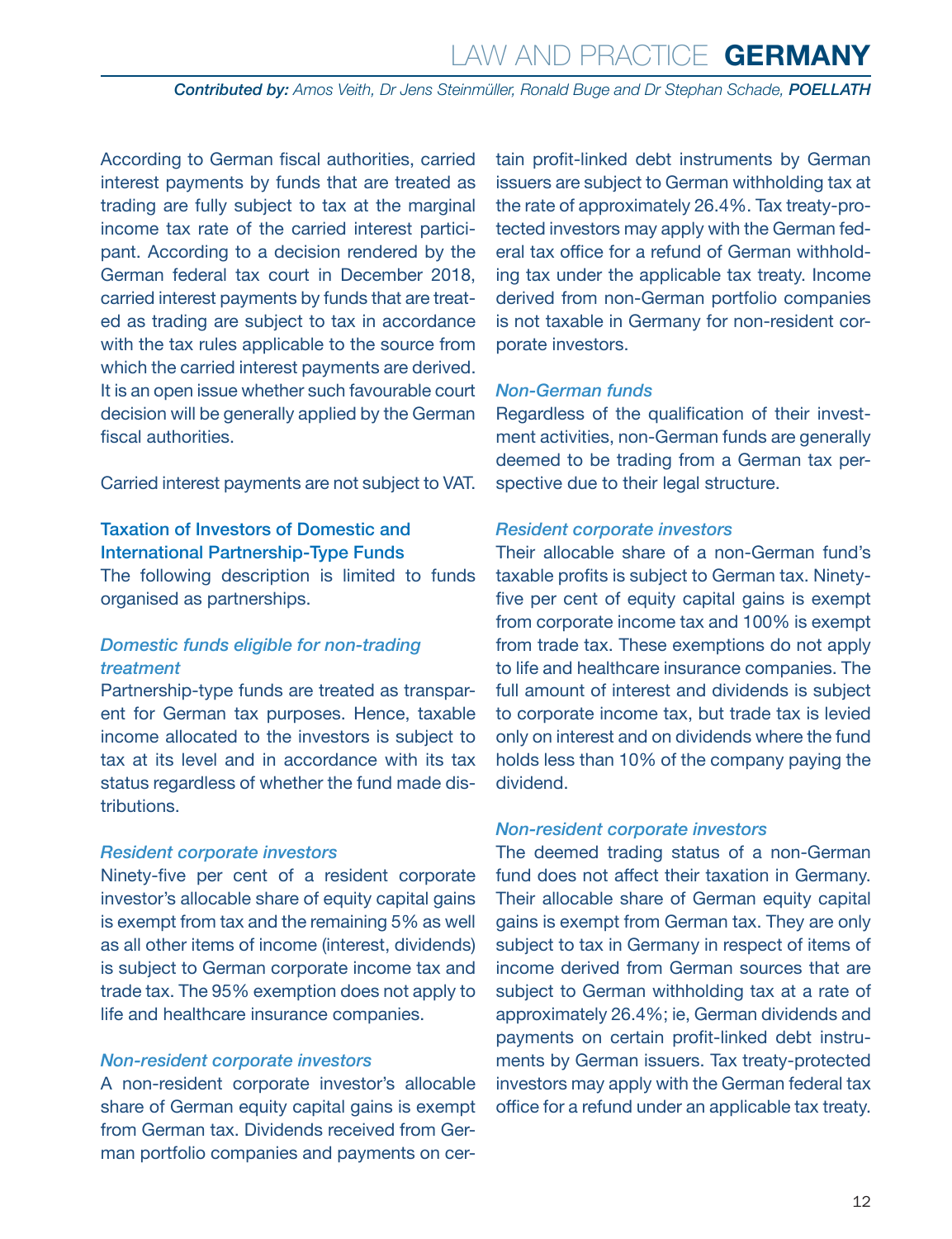*Contributed by: Amos Veith, Dr Jens Steinmüller, Ronald Buge and Dr Stephan Schade, POELLATH*

#### Corporate-Type Funds

Taxation of corporate-type funds (including funds of a contractual type such as the German *Sondervermögen* and non-German fund vehicles that resemble a German *Sondervermögen*) and their investors is governed by the German Investment Tax Act.

#### *Fund level*

A corporate-type fund is a taxpayer as and of itself. Regardless of whether its place of business management is located in Germany or outside Germany, only certain items of German-source income are subject to tax at the level of the fund; in particular, German-source dividends, income derived from German real estate (not dealt with herein) and trading income attributable to a German permanent establishment, but excluding capital gains realised upon the sale of shares of companies. However, if such shares form part of a trade or business and are attributable to a German permanent establishment, the full amount of capital gains from the sale of such shares by a corporate-type fund and any other trading income attributable to such German permanent establishment is subject to German tax at the level of such corporate-type fund.

#### *Investor level*

#### *Non-resident corporate investors*

Distributions by corporate-type German or non-German funds to non-resident investors are not subject to (withholding) tax in Germany.

#### *Resident corporate Investors*

Resident investors are subject to German tax on the following three items of income derived from a corporate-type fund:

- all distributions;
- a lump-sum advance amount that represents a minimum yield and is only subject to tax if the corporate-type fund does not make distri-

butions equal to, or exceeding, the lump-sum advance amount; and

• capital gains realised upon the sale of shares of the corporate-type fund either in a secondary transaction with a third party or in connection with a redemption of shares or a share buy-back by the corporate-type fund.

These three items of income subject to tax at the level of resident investors are eligible for a partial tax exemption in order to mitigate double taxation at fund and investor level if the corporatetype fund qualifies as a so-called equity fund or mixed fund. An equity fund is a corporate-type fund whose binding investment guidelines provide that more than 50% of the total net assets is directly invested throughout the entire fiscal year in equity instruments issued by companies. For a mixed fund, the relevant threshold for direct equity investments is at least 25%.

In respect of equity funds, the partial tax exemptions for taxable resident corporate investors (other than life or healthcare insurance companies) amount to 80% for corporate income tax purposes and 40% for trade tax purposes. In respect of mixed funds, the partial tax exemptions amount to half of the exemptions applicable to equity funds.

#### Germany's Tax Treaty Network and Its Impact on the Funds Industry

Germany's tax treaty network is extensive and covers, among others, all member states of the EU and the OECD. German tax treaties generally follow the OECD Model Convention. German corporate-type funds should be eligible for protection by German tax treaties regardless of the fact that their tax bases only include certain items of German-source income. Because distributions by German corporate-type funds to nonresident investors are not taxable in Germany under German domestic tax law, non-resident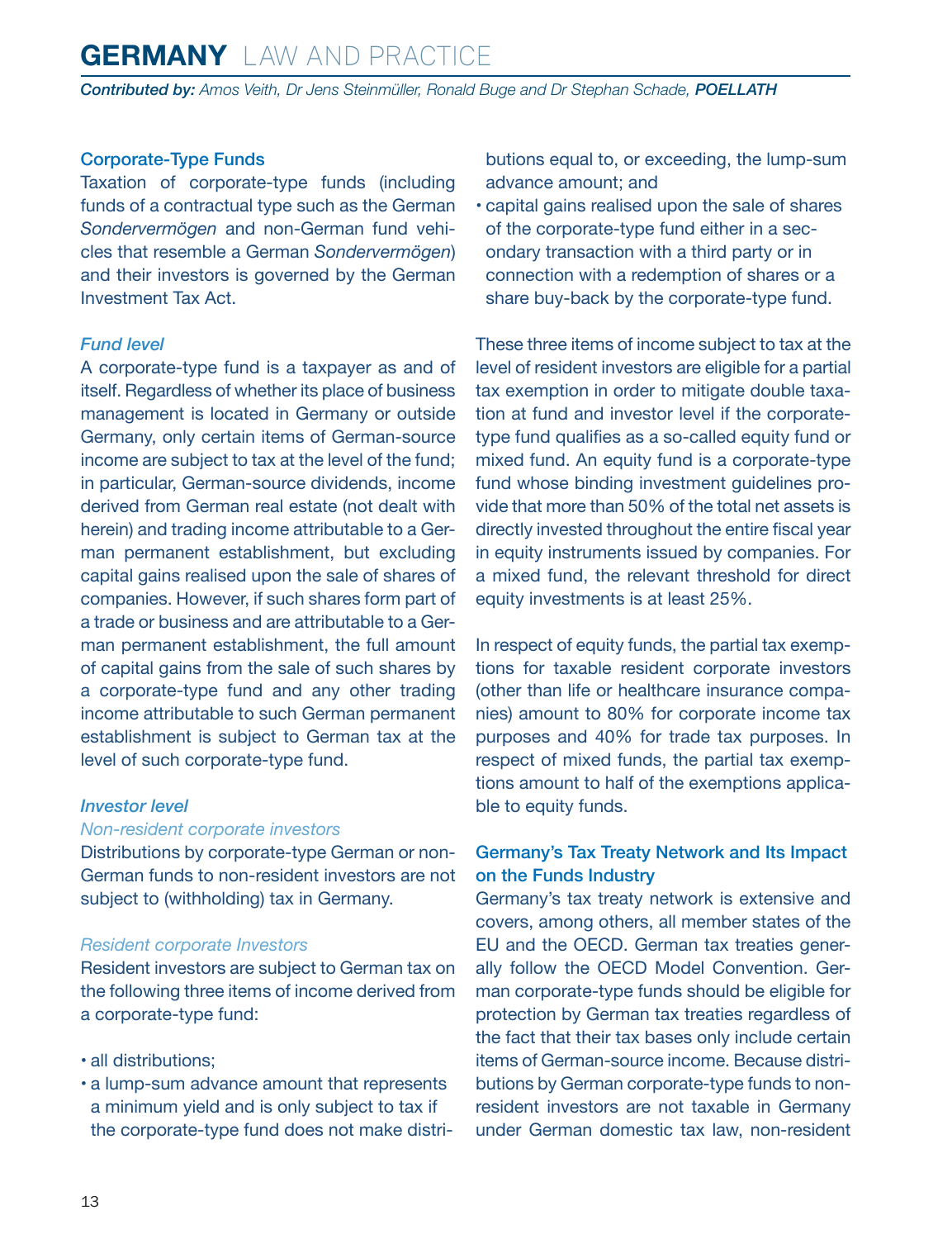<span id="page-13-0"></span>investors need not rely on treaty benefits in this regard.

Funds organised as partnerships are transparent for income tax purposes. German investors benefit from Germany's tax treaty network because the geographic focus of funds typically relates to tax treaty countries. Funds investing in Germany benefit from Germany's tax treaty network because their fundraising very often relates to investors resident in tax treaty countries.

#### FATCA and CRS Regimes in Germany

Germany has entered into a model-1 intergovernmental agreement (IGA) with the USA and has incorporated the reporting and disclosure requirements under the Foreign Account Tax Compliance Act (FATCA) as modified by the IGA into German domestic law. Accordingly, German fund managers have to file information under FATCA with the German federal tax office, which exchanges such information with the Internal Revenue Service (IRS). As a consequence, German fund managers do not have a direct obligation towards the IRS regarding FATCA reporting and disclosure.

Germany has also incorporated the Common Reporting Standard (CRS) into German domestic law. As a result, German fund managers have an obligation under German domestic law to file information under the CRS to the German federal tax office, which exchanges this information with the competent tax authorities of the participating countries of the CRS.

#### DAC<sub>6</sub>

The tax treatment and tax structure of partnership-type funds is typically not subject to filing requirements under DAC 6 (EU Council Directive 2011/16 in relation to cross-border tax arrangements). In particular, the trading or non-trading status of a partnership-type fund should not give rise to filing obligations under DAC 6. Moreover,

the German tax authorities have provided guidance that the PPM or a similar document that outlines the risks and benefits of an investment does not constitute standardised documentation within the meaning of hallmark A. 3 of Part II of Annex IV to DAC 6.

#### The Anti-Tax Avoidance Directive (ATAD)

As Germany, like most other countries, treats partnerships as tax transparent, an investment in a partnership-type fund should not give rise to hybrid mismatches. However, if an investor is residing in a country that treats partnerships as opaque, any income of a German partnershiptype fund attributable to such investor is subject to German tax to the same extent as if such investor were resident in Germany.

Investments in funds of a contractual type such as the German *Sondervermögen* or non-German fund vehicles that resemble a German *Sondervermögen* may give rise to hybrid mismatches; in particular, in situations where the home jurisdiction of a non-German fund of a contractual type treats this fund as tax transparent while Germany treats such funds as opaque under the German Investment Tax Act.

#### **3. RETAIL FUNDS**

#### **3.1 Fund Formation**

#### 3.1.1 Fund Structures

As a starting point, retail investors are neither professional nor semi-professional investors (see **2.3.1 Regulatory Regime**).

Retail funds are typically set up as UCITS funds or as so-called Public AIFs (as opposed to Special AIFs). Legal vehicles are mostly contractual-type funds (*Sondervermögen*) for open-end structures and the investment limited partnership for closed-end retail funds. Corporate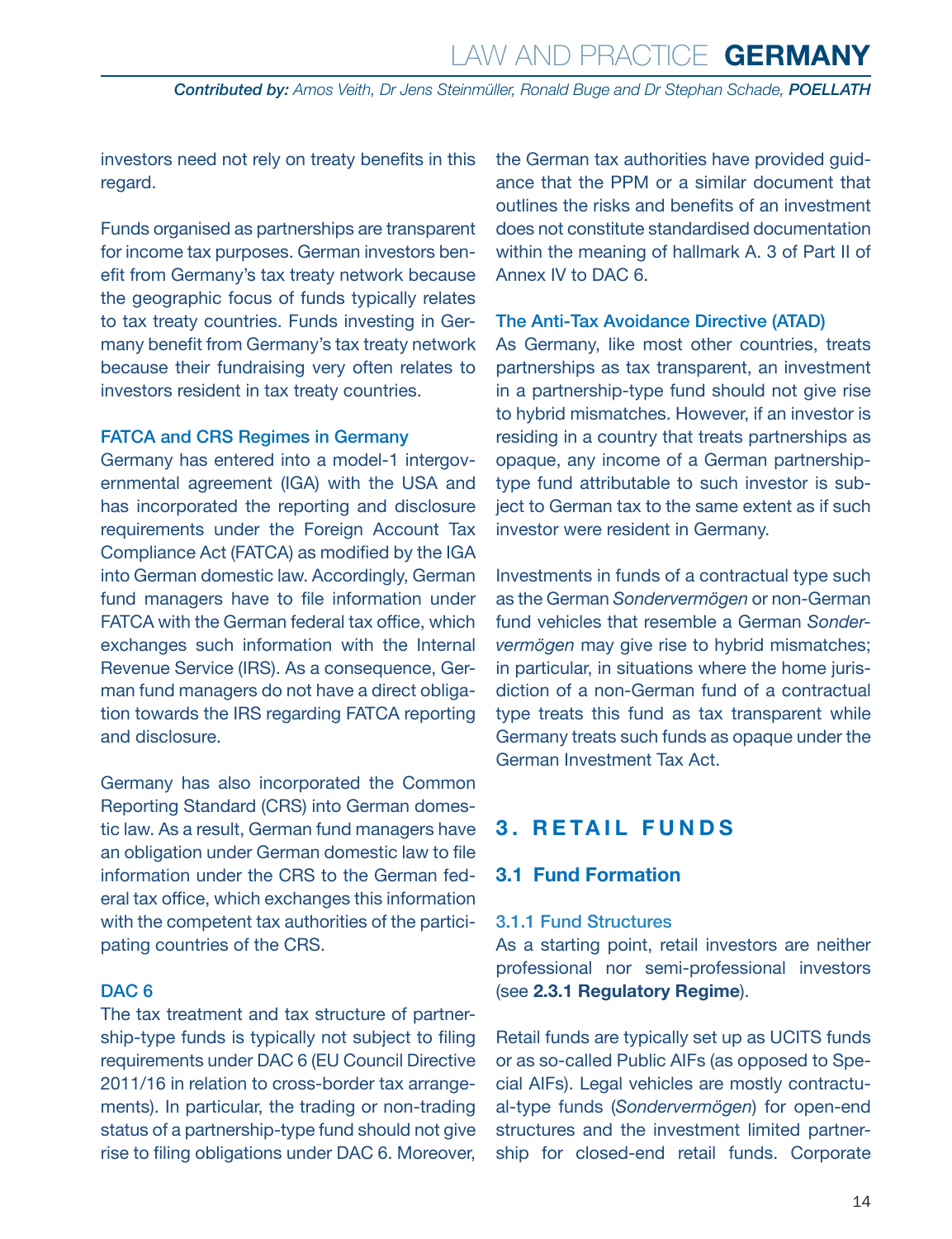structures are less common in the retail sector as corporate structures are more complicated.

The choice of the vehicle is, in principle, dependent on whether an open-end fund or a closedend fund is desired.

#### Arrangements and Vehicles for Open-End Funds

For open-end funds, the contractual fund and the investment corporation with variable capital structures are available. They can have different classes of units or shares. They can also establish sub-funds (umbrella structure). Most fund managers prefer for open-end funds a contractual fund to a corporation as the setting up and the operation is easier.

#### Vehicles for Closed-End Funds

For closed-end funds, the only available vehicles for retail funds are the investment corporation with fixed capital and the closed-end investment limited partnership. Managers can only set up a closed-end fund in the form of a contractual fund for non-retail investors.

Both vehicles can issue different classes of shares or interests, and since March 2020, they can establish sub-funds (umbrella structure).

#### 3.1.2 Common Process for Setting Up Investment Funds

The contractual fund is established by the fund manager on a contractual basis with the investor. The contractual fund is a pool of assets separated by statute and contract from the (other) assets of the fund manager. The investment guidelines for contractual funds set out the details of the contractual relationship between the fund manager and the investors; in particular, the applicable investment restrictions.

Investment corporations and investment limited partnerships are basically corporations and limited partnerships with some modifications required by investment law. They are established in accordance with the applicable procedures for establishing corporations and partnerships (with some modifications because of investment law). In addition to the articles of incorporation or the limited partnership agreement (LPA), separate investment guidelines are necessary.

The investment guidelines of retail funds, as well as the marketing of retail funds, need BaFin approval. In addition, BaFin has to approve the selection of the depositary for the respective retail fund. The approvals are usually obtained in parallel with each other.

Depending on the type of fund, the process can be rather short in the case of a standardised fund product or it can be rather lengthy and expensive in the case of a bespoke alternative asset retail fund; in particular, a closed-end fund.

#### 3.1.3 Limited Liability

As further described under **2.1.3 Limited Liability**, investors admitted to investment funds in Germany benefit from limited liability.

#### 3.1.4 Disclosure Requirements

An extensive disclosure document (prospectus) is required if an AIF is marketed to retail investors.

The prospectus must contain the following minimum information, where applicable:

- general information on the investment fund;
- information on the investment policy of the investment fund;
- information on risks and investor profile;
- information on the manager, depositary and auditor;
- information on outsourcing;
- information on the issue, redemption and conversion of units; and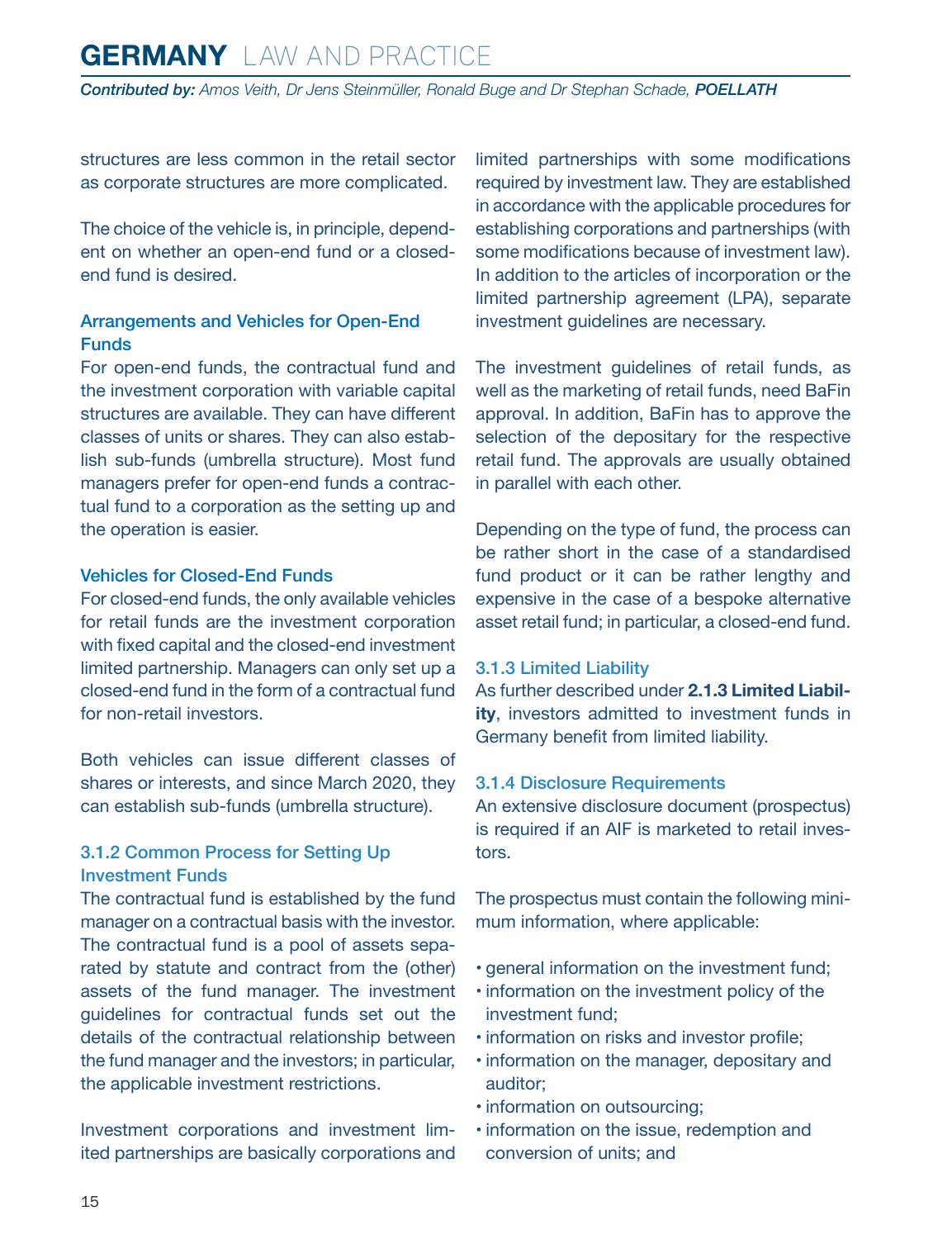<span id="page-15-0"></span>• information on past performance.

In addition, there are specific minimum information requirements for the prospectus of closedend Public AIFs.

In addition to the prospectus, so-called key investor information must also be provided. The key investor information was supplemented by the key information document (KID) in accordance with the European PRIIP (packaged retail and insurance-based investment products) Regulation.

For UCITS, Germany follows the disclosure rules of the UCITS Directive and since 2 August 2021 has required that the UCITS prospectus informs the investors about the "facilities" established for local investors under the EU Directive on cross-border distribution of investment funds (Directive (EU) 2019/1160).

As described under **2.1.4 Disclosure Requirements**, there are annual reporting requirements for managers of retail funds and managers of non-retail funds. In addition, there are semiannual report requirements for contractual funds and AG with variable capital. The reports need to be published.

#### **3.2 Fund Investment**

3.2.1 Types of Investors in Retail Funds Retail funds can be subscribed by retail investors as well as professional and semi-professional investors.

#### 3.2.2 Legal Structures Used by Fund **Managers**

For open-end funds, the contractual fund and the investment corporation with variable capital structures are available.

For closed-end funds, the only available vehicles for retail funds are the investment corporation with fixed capital and the closed-end investment limited partnership.

For details concerning operational requirements regarding retail funds, please see **3.1.1 Fund Structures** and **3.1.2 Common Process for Setting Up Investment Funds**.

#### 3.2.3 Restrictions on Investors

There are no restrictions for investors investing in retail funds.

#### **3.3 Regulatory Environment**

#### 3.3.1 Regulatory Regime

The main law governing retail funds is the KAGB, which is based on the AIFMD and the UCITS Directive and which is supplemented by German-specific rules for retail funds. In addition, several lower-level ordinances apply (the Derivative Ordinance, the Organisational and Rules of Conduct Ordinance and the Mediation Ordinance).

This set of laws is supplemented by self-regulatory standards, mainly the Rules of Good Conduct issued by the German Investment Funds Association and the Association's sample investment guidelines.

As described under **2.3.1 Regulatory Regime**, a full fund management licence opens the door for a manager to market funds to retail investors.

#### 3.3.2 Requirements for Non-local Service Providers

Please refer to the explanations under **2.3.2 Requirements for Non-local Service Providers**.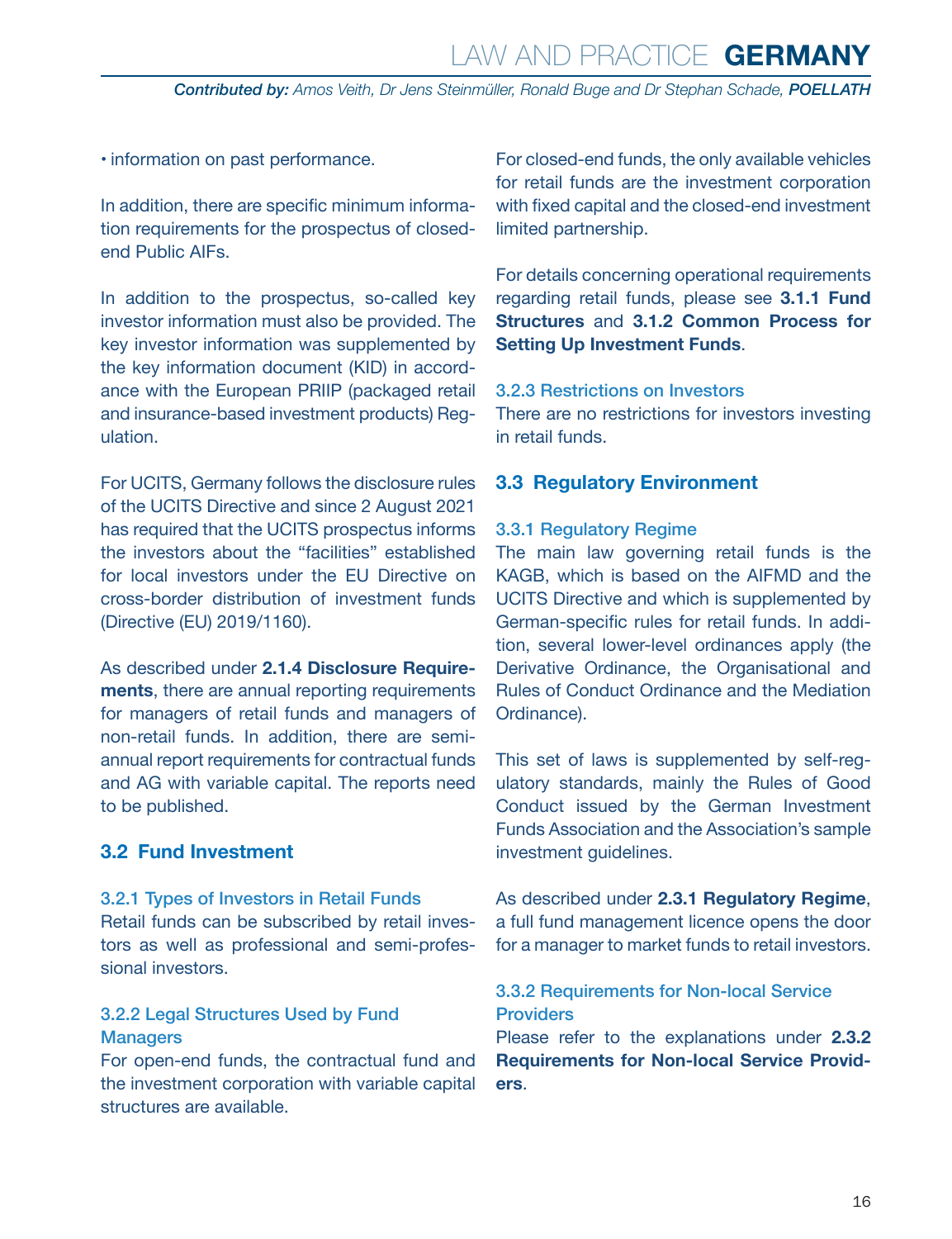*Contributed by: Amos Veith, Dr Jens Steinmüller, Ronald Buge and Dr Stephan Schade, POELLATH*

#### 3.3.3 Local Regulatory Requirements for Nonlocal Managers

The management of a retail AIF is not permitted for non-local managers.

Concerning UCITS, management by non-local UCITS managers is possible under the crossborder passport under the UCITS Directive.

#### 3.3.4 Regulatory Approval Process

Timing of the licensing procedure varies from six months to sometimes even more than twelve months.

#### 3.3.5 Rules Concerning Marketing of Retail Funds

Retail funds can be marketed only by the following three categories of "marketers":

- the fund manager itself can always market its "own" funds and, if fully licensed (ie, not only registered as a sub-threshold manager), may also market investment funds of other managers;
- MiFID firms are entitled to market investment funds (provided they have a MiFID licence or passport for investment advice and the transmission or receipt of orders); and
- firms or individuals with a financial intermediary licence under the German Commerce Act (GewO) may also market retail funds. The financial intermediary licence is a non-MiFID licence and is based on the optional exemption from MiFID II in Article 3 of MiFID II. However, since 2 August 2021, these firms or individuals may no longer engage in pre-marketing on behalf of a manager.

If the retail fund is marketed by the fund manager itself, the fund manager must make available to the prospective investor the fund documents and the latest semi-annual and annual fund reports. In addition, certain ongoing publication requirements apply (such as publication of fund documents and fund reports on the manager's website).

With regard to MiFID firms, Germany considers the prospective investor as the regulatory client of the MiFID firm. Accordingly, the MiFID firms have to adhere to the MiFID II rules of good conduct towards the prospective investor (requiring items such as suitability or appropriateness checks). This applies in a broadly similar fashion to the above-mentioned "GewO" firms. The MiFID application further means that marketing materials provided by the fund manager must comply with the MiFID II requirements on marketing materials (eg, with regard to past or simulated performance). As mentioned under **2.3.5 Rules Concerning Marketing of Alternative Funds**, from 2 August 2021, managers will be subject to similar requirements on the content of their marketing materials as MiFID firms already are.

#### 3.3.6 Marketing of Retail Funds

Retail funds can be marketed to any investor in Germany (regardless of whether the investor is professional, semi-professional or retail).

#### 3.3.7 Investor Protection Rules

In addition to the above investor protection rules, civil law prospectus liability rules offer an effective protection for retail investors. Basically, civil law prospectus rules impose a liability on the manager and initiator of the fund. The measuring stick is whether the prospectus is incomplete or misleading in aspects that are material for the investment decision of a typical investor.

#### 3.3.8 Approach of the Regulator

As further described under **2.3.8 Approach of the Regulator**, BaFin is, in this firm's experience, generally co-operative and open to discussions.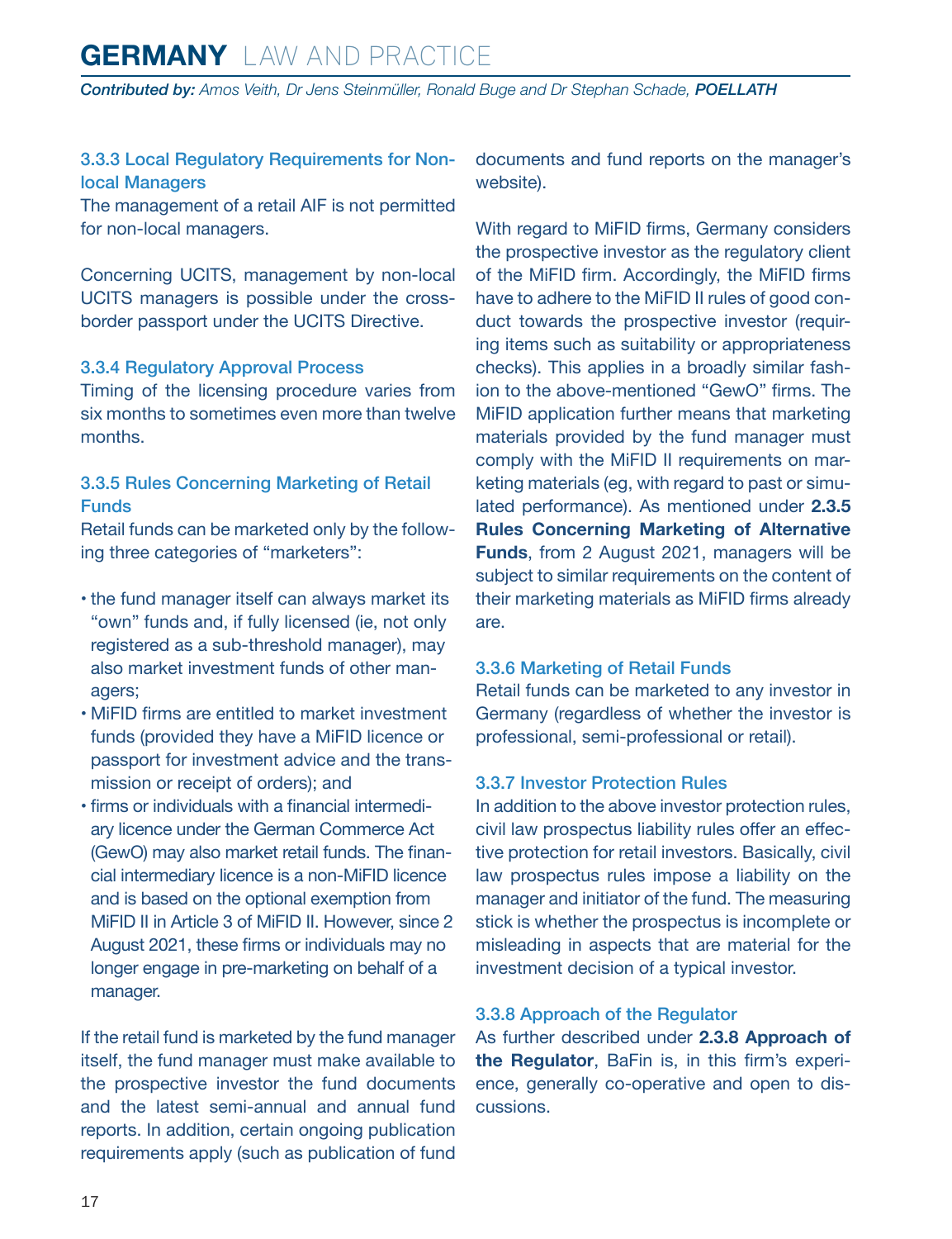#### <span id="page-17-0"></span>**3.4 Operational Requirements**

Germany offers different types of retail funds (eg, UCITS, real estate funds, funds of hedge funds, closed-end funds and infrastructure funds). The fund types are based on the UCITS investment and borrowing restrictions as the default rules. The investment and borrowing restrictions are then modified to fit each fund type.

The KAGB contains a catalogue of assets in which a closed-end Public AIF may invest. The investment in other funds by a closed-end Public AIF is restricted (ie, the structuring of a fund of funds or feeder fund as a retail fund).

For an overview on further operational requirements, see **2.4 Operational Requirements**.

#### **3.5 Fund Finance**

The explanations given in **2.5 Fund Finance**  (regarding alternative investment funds) also apply to fund finance for retail funds.

#### **3.6 Tax Regime**

German tax law does not provide for a specific tax regime applying to funds targeting retail investors. However, in respect of taxation at investor level, different tax rules apply to institutional corporate investors and retail individual investors. The rules for retail individual investors are as follows.

#### Funds Organised as Partnerships

#### *Domestic funds eligible for non-trading treatment*

#### *Resident retail individual investors*

A resident retail individual investor's allocable share of interest, dividends, capital gains relating to debt instruments and equity capital gains of shareholdings representing an indirect interest of less than 1% is subject to German income tax at a flat rate of approximately 26.4% (including solidarity surcharge) plus church tax, if applicable. Equity capital gains of shareholdings representing an indirect interest of 1% or more are subject to German income tax levied at the marginal tax rate, but 40% of such capital gains are exempt from income tax.

#### *Non-resident retail individual investors*

A non-resident retail individual investor's allocable share of interest (other than profit-linked), dividends from non-German portfolio companies, capital gains relating to debt instruments and equity capital gains aside from shareholdings in German portfolio companies representing an indirect interest of less than 1% are not subject to German income tax.

Equity capital gains of shareholdings in German portfolio companies representing an indirect interest of 1% or more are subject to German income tax at the marginal tax rate, but 40% is exempt from income tax. Tax will be levied by way of assessment based upon a German tax return to be filed by the non-resident retail individual investor. Such German tax-paying obligation does not apply to non-resident retail individual investors who are entitled to tax treaty **benefits** 

A non-resident retail individual investor's allocable share of dividends from German portfolio companies is subject to German withholding tax at the rate of approximately 26.4% and investors entitled to tax treaty benefits can apply with the German federal tax office for a refund of the excess of the German withholding tax over the amount permitted under the applicable tax treaty.

#### *Non-German funds Resident retail individual investors*

As set forth in **2.6 Tax Regime**, non-German funds are typically trading from a German tax perspective. Accordingly, a resident retail individual investor's allocable share of a non-German fund's taxable profits is subject to German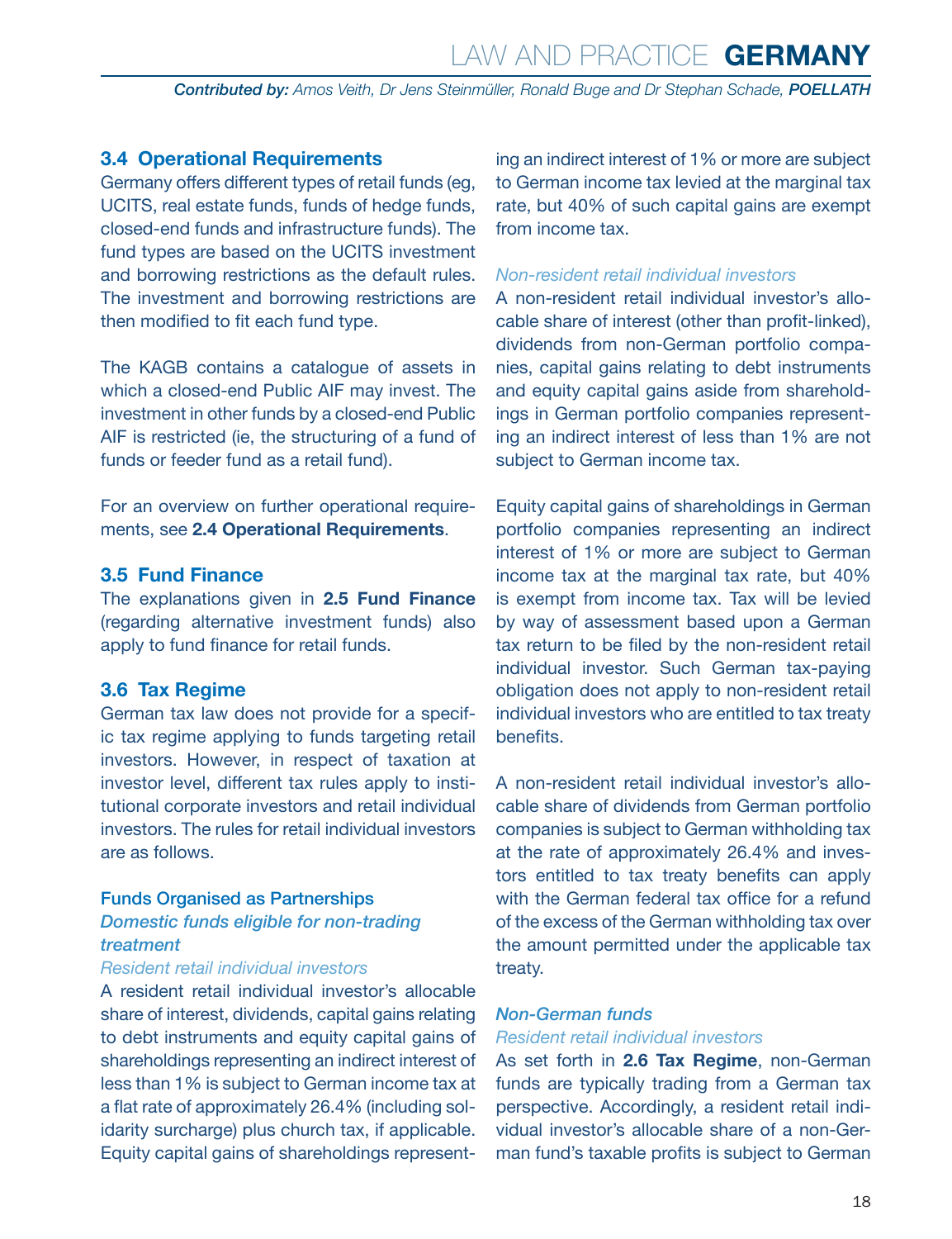<span id="page-18-0"></span>income tax as follows: 60% of equity capital gains and dividends, and the full amount of interest is subject to German income tax at the marginal tax rate.

#### *Non-resident retail individual investors*

While non-German funds are typically trading from a German tax perspective, such non-German funds typically do not operate a German permanent establishment to which their income would be attributable. Accordingly, a non-resident retail individual investor's allocable share of the taxable profits of a non-German fund is subject to German tax only on German-source items of income in accordance with the rules explained above for German funds that are eligible for non-trading treatment.

#### Corporate-Type Funds

#### *Non-resident retail individual investors*

Their income derived from German or non-German corporate-type funds (including funds of a contractual type such as the German *Sondervermögen* and non-German fund vehicles that resemble a German *Sondervermögen*) is not subject to tax in Germany.

#### *Resident retail individual investors*

The three items of income described in **2.6 Tax Regime** and derived by them from a German or non-German corporate-type fund are subject to German income tax at a flat rate of approximately 26.4% (including solidarity surcharge) plus church tax, if applicable. The partial tax exemptions for which they may be eligible amount to 30% in respect of equity funds and 15% in respect of mixed funds. Resident retail individual investors are not subject to trade tax.

#### **4 . L E G A L , R E G U L AT O R Y OR TAX CHANGES**

#### **4.1 Recent Developments and Proposals for Reform**

In the context of implementing the EU Directive on cross-border distribution of investment funds (Directive (EU) 2019/1160), Germany has modernised its rules governing investment funds; in particular, by a number of amendments to the KAGB. Respective changes are already reflected in the text above where relevant. In addition, a VAT exemption for management services for venture capital funds has been introduced. The imposition of VAT on management fees has been regarded as the largest single obstacle for Germany as a fund jurisdiction and as a massive disadvantage for German funds in comparison to the European and global competition. The exact scope of funds to be covered by the new VAT exemption is still open and supposed to be clarified by an administrative pronouncement of the German Federal Ministry of Finance.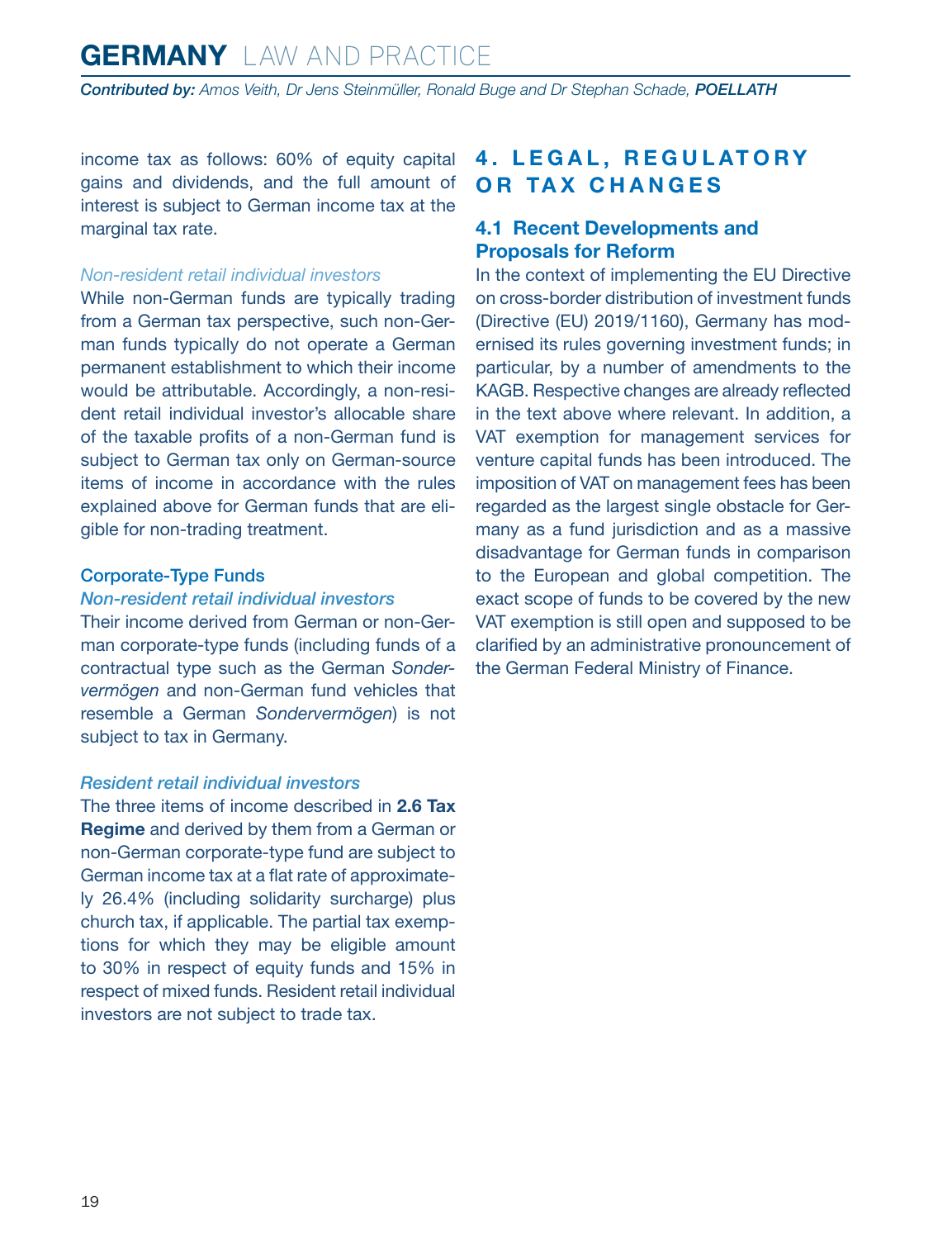## Law and Practice **GERMANY**

*Contributed by: Amos Veith, Dr Jens Steinmüller, Ronald Buge and Dr Stephan Schade, POELLATH*

**POELLATH** has around 45 professionals who contribute to one of the largest and most experienced fund structuring practices in continental Europe, with locations in Berlin, Frankfurt and Munich. POELLATH is a market leader in the structuring of private equity funds in the country and maintains strong relationships with local law firms in jurisdictions outside Germany. The firm advises initiators of, and investors in, private equity funds and worldwide fund participations in the area of alternative investments. The team has extensive expertise in fund structuring; advice regarding the Alternative Investment Fund Managers Directive (AIFMD), the German Capital Investment Act (KAGB) and the Markets in Financial Instruments Directive II (MiFID II); asset management; and secondary transactions. This includes all relevant fund structures in private equity (buyout, venture capital), mezzanine/private debt, distressed debt, real estate, infrastructure, natural resources/energy, education, hybrid funds, hedge funds, crypto/ digital assets funds, captive funds, masterfeeder structures, separate accounts, annex funds and specialised funds, as well as primary and secondary funds of funds.

#### <span id="page-19-0"></span>**AUTHORS**



**Amos Veith** is a partner, a member of the management board and the co-head of the private funds department of POELLATH, who provides fiscal and legal advice for domestic

and foreign institutional and private investors and initiators in the field of private equity funds, as well as in the area of funds of funds in the private equity, mezzanine and secondaries sectors. His publications include articles on the taxation of investments and the regulatory and tax aspects of fund structures. He is, inter alia, the editor of the Frankfurt commentary on private equity. Amos, who has an LLM degree, has authored and co-authored several articles, including recently in the Private Equity and Venture Capital Fonds handbook.



**Dr Jens Steinmüller** is a partner in the private funds team of the Berlin office who advises on fund-related legal, regulatory and tax issues. Jens has particular experience in

developing solutions for tailor-made approaches to alternative investments, with a focus on German insurance companies, pension funds and banks investing directly, via a fund of funds or managed account structure. He frequently contributes to the work of professional bodies such as the Bundesverband Alternative Investment eV (BAI) and has written numerous articles relating to investment funds in domestic and international publications. Jens is also a co-editor of a commentary regarding the new German Investment Fund Tax Act and a member of the advisory board of a German journal on legal topics relating to financial instruments.